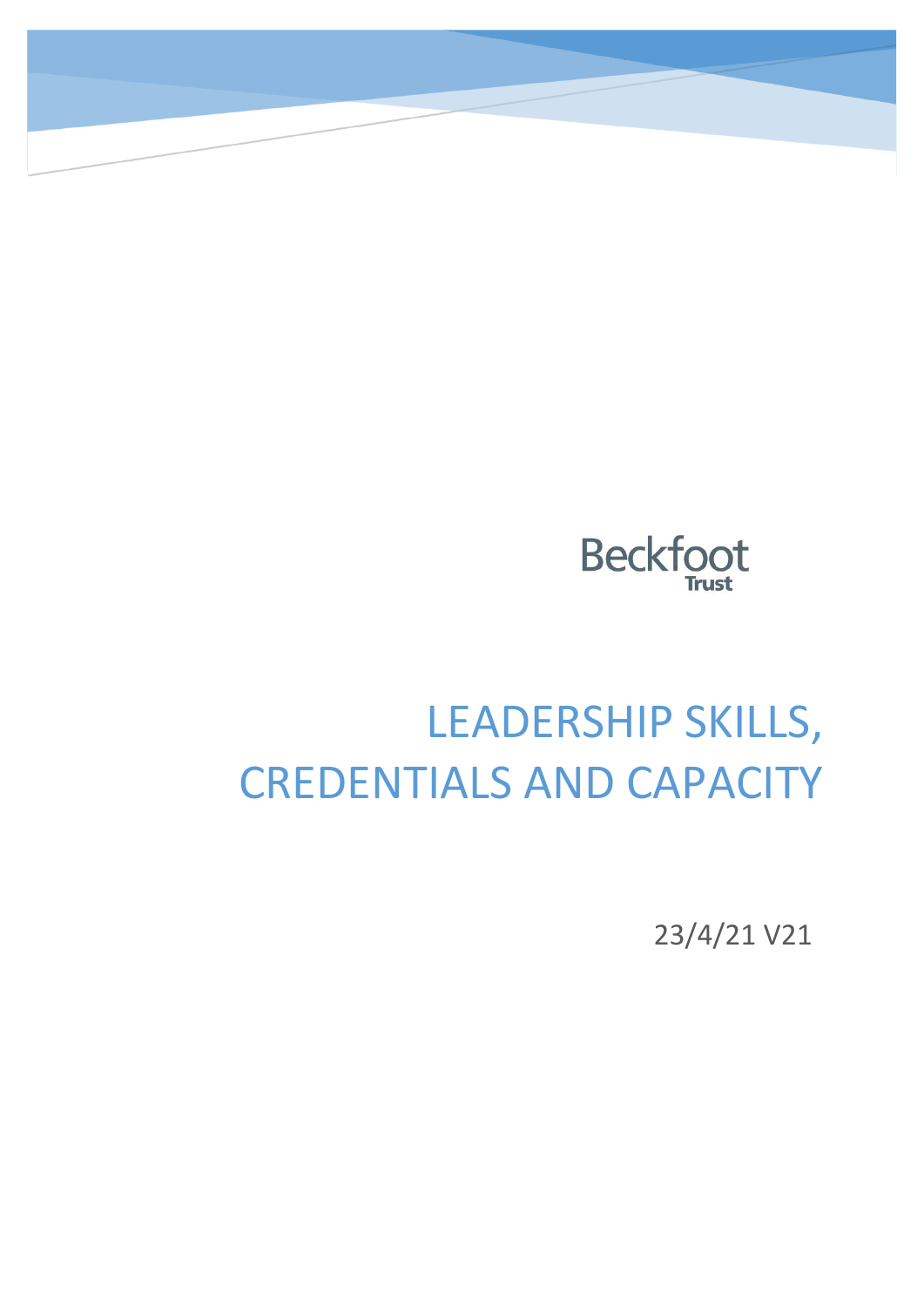### Contents

| 1.0 |  |
|-----|--|
| 2.0 |  |
| 3.0 |  |
| 3.0 |  |
| 4.0 |  |
| 4.1 |  |
| 5.0 |  |
| 5.1 |  |
| 6.0 |  |
| 7.0 |  |
| 8.0 |  |
| 9.0 |  |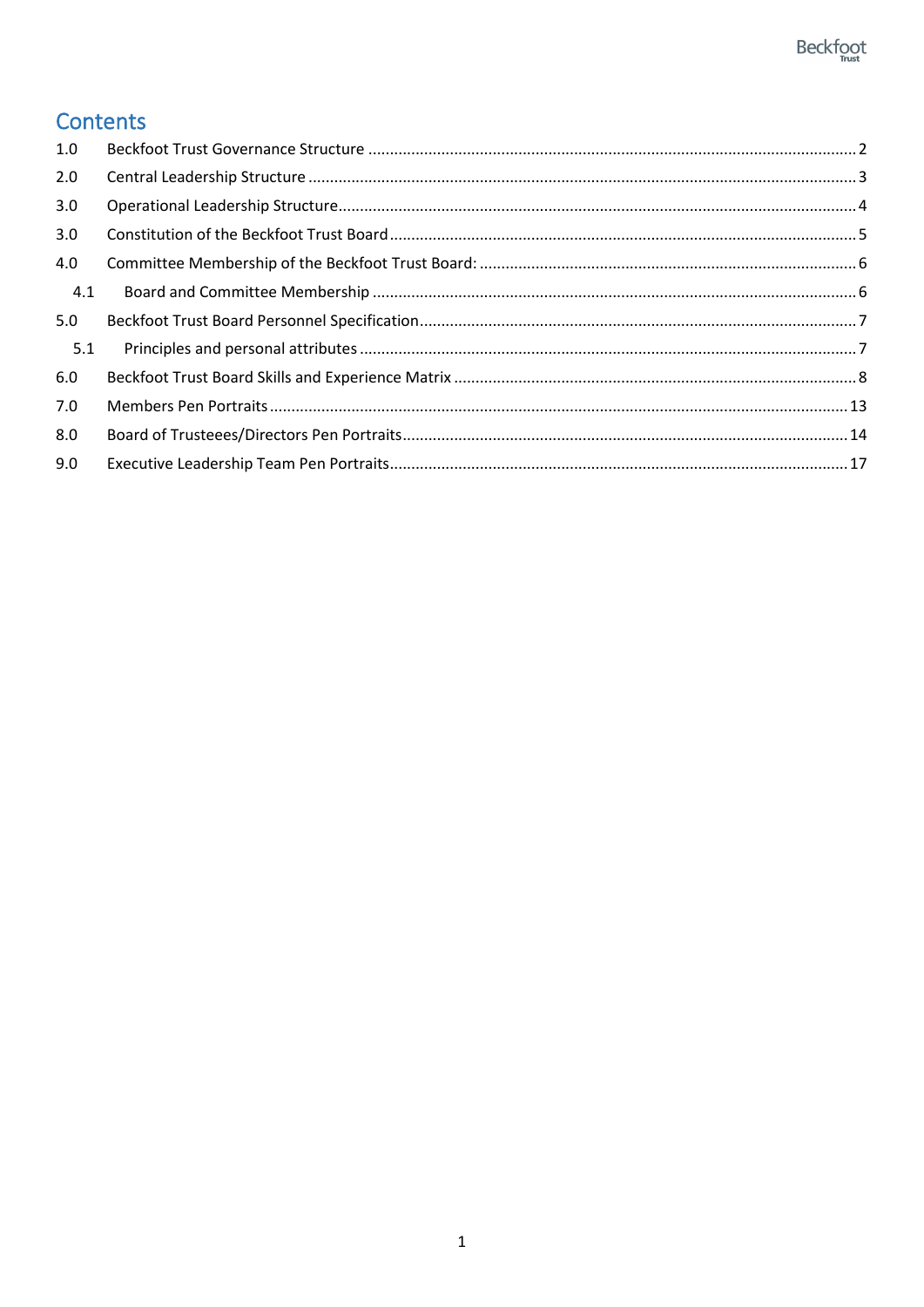### <span id="page-2-0"></span>1.0 Beckfoot Trust Governance Structure



The role of the Board is to ensure:

- 1. The Beckfoot Trust is governed and managed so as to comply with requirements and take account of the guidance set out by the DfE in the following documents and their successor publications:
	- The Beckfoot Trust Articles
	- The Beckfoot Trust Funding Agreement
	- Supplementary Funding Agreements for Local Schools
	- The Academies Financial Handbook
	- The Academies Annual Accounts Direction
	- The DfE Governance Handbook
- 2. The Schools within the Trust comply with the Ofsted framework and aspire to become outstanding examples of comprehensive education
- 3. The Local Schools adopt the Trust Values, Core Purpose, Learner Leadership and Organisational principles
- 4. The DfE define three financial disciplines that any well-run organisation should expect to deploy:
	- 1. Having rigorous procedures for preparing and monitoring financial plans
	- 2. Delivering effective operational controls
	- 3. Maintaining a system of internal scrutiny to remain compliant
- 5. The purpose of governance is to provide confident, strategic leadership and to create robust accountability, oversight and assurance for educational and financial performance. The Board ensures it manages the three core functions of governance as described in the 'Governance Handbook'
	- Ensuring clarity of vision, ethos and strategic direction;
	- Holding executive leaders to account for the educational performance of the organisation and its pupils, and the performance management of staff; and
	- Overseeing the financial performance of the organisation and making sure its money is well spent.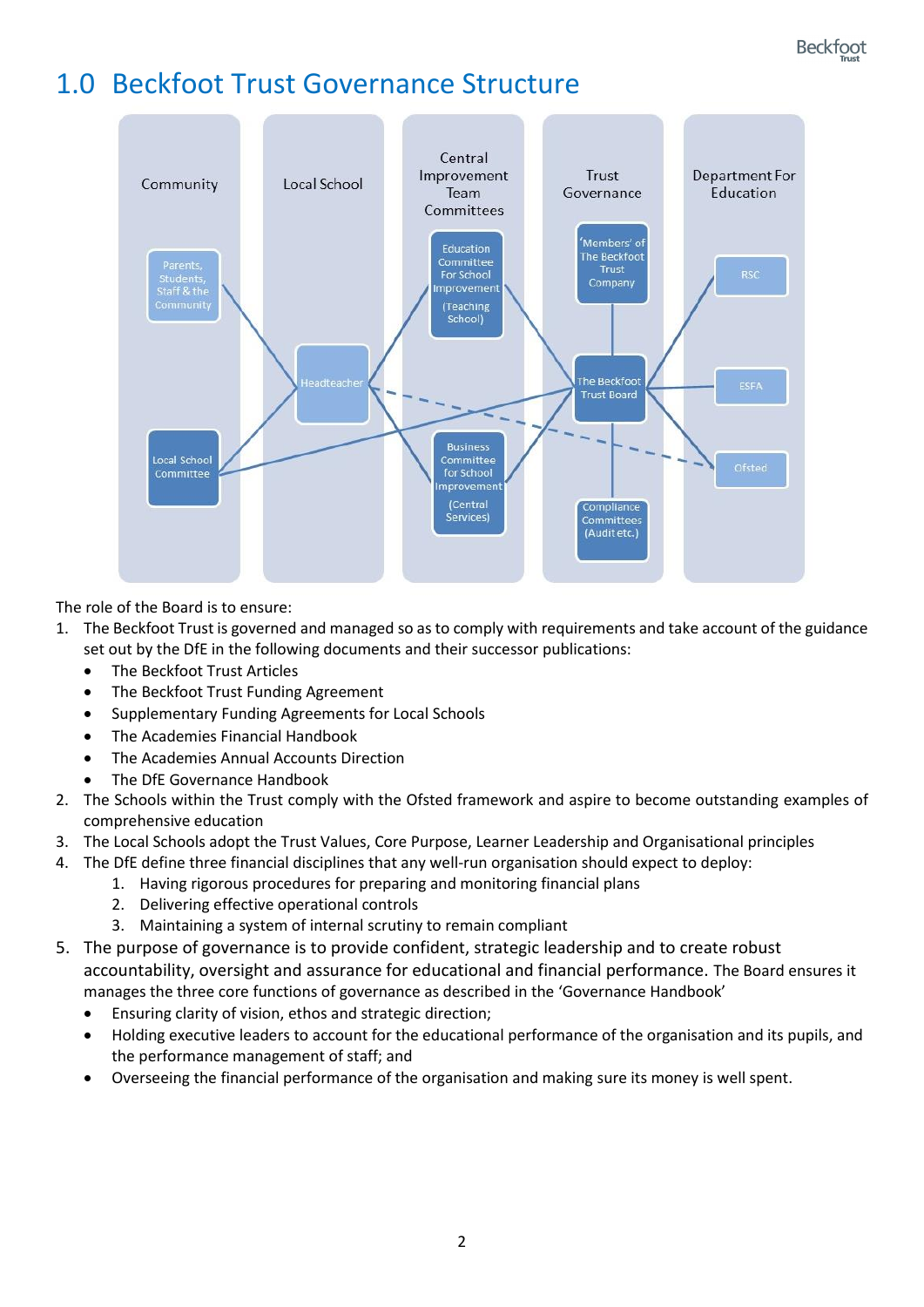### <span id="page-3-0"></span>2.0 Central Leadership Structure

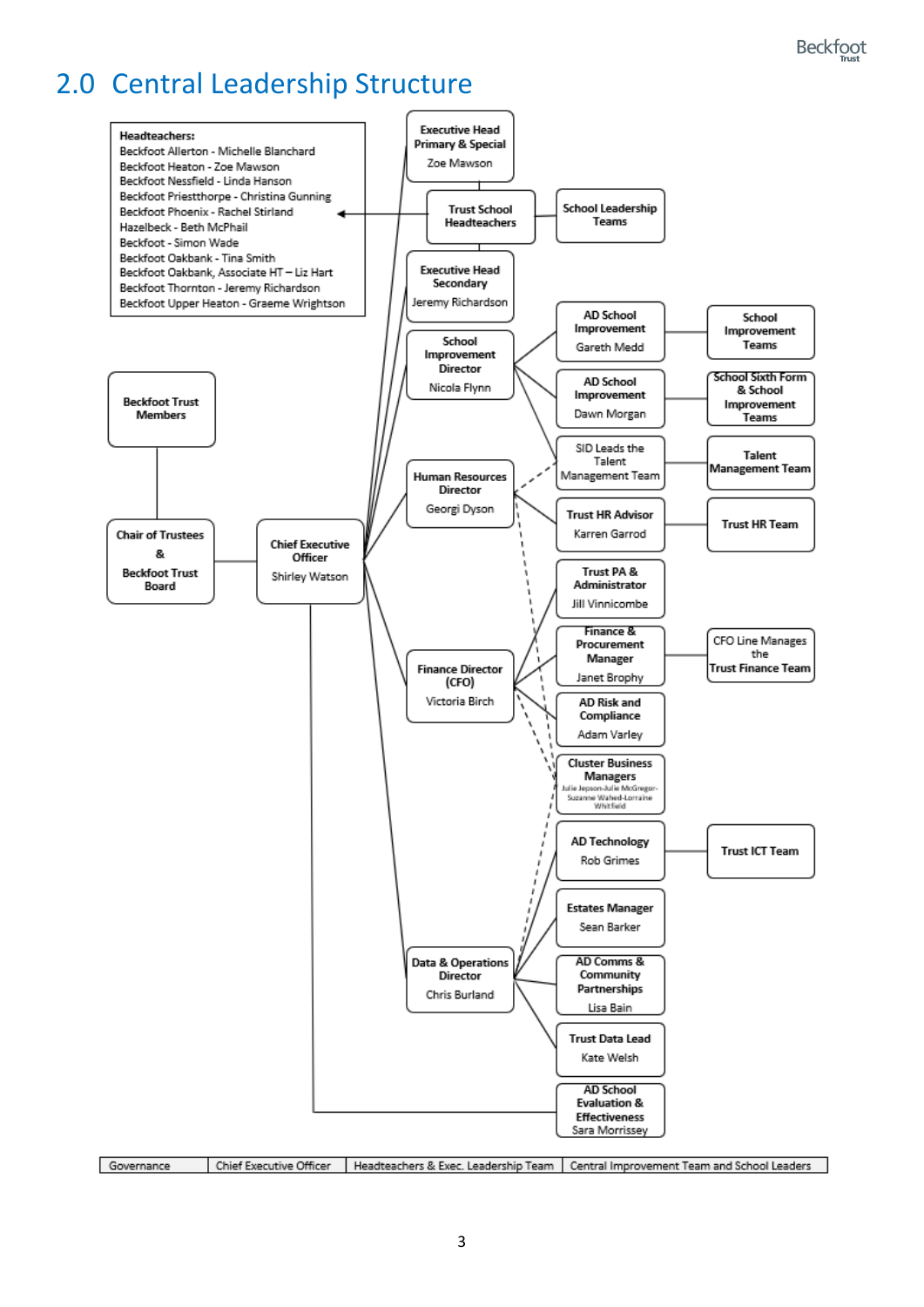## 3.0 Operational Leadership Structure

<span id="page-4-0"></span>

|                                  |                                                                                       | <b>Beckfoot Trust Leadership Structure - September 2021</b>                                                                                |                                                  |                                                                        |                                                                                                         |  |  |  |  |  |  |  |  |  |
|----------------------------------|---------------------------------------------------------------------------------------|--------------------------------------------------------------------------------------------------------------------------------------------|--------------------------------------------------|------------------------------------------------------------------------|---------------------------------------------------------------------------------------------------------|--|--|--|--|--|--|--|--|--|
|                                  |                                                                                       | CEO - Shirley Watson (ELT LM)                                                                                                              |                                                  |                                                                        |                                                                                                         |  |  |  |  |  |  |  |  |  |
|                                  |                                                                                       | Responsible for overall strategy                                                                                                           |                                                  |                                                                        |                                                                                                         |  |  |  |  |  |  |  |  |  |
| <b>Headteachers</b>              | <b>Special Schools</b>                                                                | <b>Primary Schools</b>                                                                                                                     |                                                  | <b>Secondary Schools</b>                                               |                                                                                                         |  |  |  |  |  |  |  |  |  |
|                                  | <b>Beckfoot Phoenix</b><br><b>Rachel Stirland</b><br>Hazelbeck<br><b>Beth McPhail</b> | <b>Beckfoot Allerton</b><br><b>Beckfoot Heaton</b><br>Beckfoot Priestthorpe Christina Gunning<br><b>Beckfoot Nessfield</b><br>Linda Hanson | Michelle Blanchard<br>Zoe Mawson (EHT (P&S), ELT | <b>Beckfoot</b><br><b>Beckfoot Oakbank</b><br><b>Beckfoot Thornton</b> | Simon Wade<br>Tina Smith<br>Jeremy Richardson (EHT)(Sec), ELT<br>Beckfoot Upper Heaton Graeme Wrightson |  |  |  |  |  |  |  |  |  |
| <b>Support for Schools</b>       |                                                                                       |                                                                                                                                            |                                                  |                                                                        |                                                                                                         |  |  |  |  |  |  |  |  |  |
| <b>Directors</b>                 | <b>School Improvement Support</b>                                                     | <b>HR</b>                                                                                                                                  |                                                  | <b>Finance and Governance</b>                                          | <b>Data and Operations</b>                                                                              |  |  |  |  |  |  |  |  |  |
|                                  | Nicola Flynn (ELT)                                                                    | Georgi Dyson (ELT)                                                                                                                         |                                                  | Victoria Birch (ELT)                                                   | Chris Burland (ELT)                                                                                     |  |  |  |  |  |  |  |  |  |
|                                  |                                                                                       |                                                                                                                                            |                                                  |                                                                        |                                                                                                         |  |  |  |  |  |  |  |  |  |
| <b>Associate Directors</b>       | Gareth Medd                                                                           |                                                                                                                                            |                                                  |                                                                        | Technology - Rob Grimes                                                                                 |  |  |  |  |  |  |  |  |  |
|                                  | Dawn Morgan                                                                           |                                                                                                                                            |                                                  |                                                                        |                                                                                                         |  |  |  |  |  |  |  |  |  |
|                                  |                                                                                       |                                                                                                                                            |                                                  |                                                                        |                                                                                                         |  |  |  |  |  |  |  |  |  |
|                                  |                                                                                       | Adam Varley - AD Risk and Compliance - LM DFG<br>Sara Morrissey - Evaluation of Effectiveness (Aligned to Trust Contract) LM CEO           |                                                  |                                                                        |                                                                                                         |  |  |  |  |  |  |  |  |  |
|                                  |                                                                                       | Lisa Bain - AD Comms/External Partnerships - LM DDO                                                                                        |                                                  |                                                                        |                                                                                                         |  |  |  |  |  |  |  |  |  |
|                                  |                                                                                       |                                                                                                                                            |                                                  |                                                                        |                                                                                                         |  |  |  |  |  |  |  |  |  |
| <b>Central Services</b>          | <b>Talent Management Team</b>                                                         | Karren Garrod                                                                                                                              |                                                  | Jill Vinnicombe                                                        | Estates Manager - Sean Barker                                                                           |  |  |  |  |  |  |  |  |  |
|                                  | (ITT, ECF, Teacher Professional                                                       |                                                                                                                                            |                                                  | Janet Brophy                                                           |                                                                                                         |  |  |  |  |  |  |  |  |  |
|                                  | Standards)                                                                            |                                                                                                                                            |                                                  | Central Finance Team                                                   |                                                                                                         |  |  |  |  |  |  |  |  |  |
|                                  |                                                                                       | Kate Welsh - Trust Data Lead (LM DDO)                                                                                                      |                                                  |                                                                        |                                                                                                         |  |  |  |  |  |  |  |  |  |
|                                  |                                                                                       |                                                                                                                                            |                                                  |                                                                        |                                                                                                         |  |  |  |  |  |  |  |  |  |
| <b>Cluster Business Managers</b> |                                                                                       | Julie Jepson (Heaton), Julie McGregor (Keighley), Suzanne Wahed (Bingley), Lorraine Whitfield (Thornton)                                   |                                                  |                                                                        |                                                                                                         |  |  |  |  |  |  |  |  |  |
| <b>User Groups</b>               | <b>Quality of Education User Groups</b>                                               | <b>HR User Group</b>                                                                                                                       |                                                  | <b>Finance User Group</b>                                              | <b>Communications User Group</b>                                                                        |  |  |  |  |  |  |  |  |  |
|                                  |                                                                                       |                                                                                                                                            |                                                  |                                                                        | Data Management User Group                                                                              |  |  |  |  |  |  |  |  |  |
|                                  |                                                                                       |                                                                                                                                            |                                                  |                                                                        | <b>Estates User Group</b>                                                                               |  |  |  |  |  |  |  |  |  |
|                                  |                                                                                       |                                                                                                                                            |                                                  |                                                                        | <b>Technology User Group</b>                                                                            |  |  |  |  |  |  |  |  |  |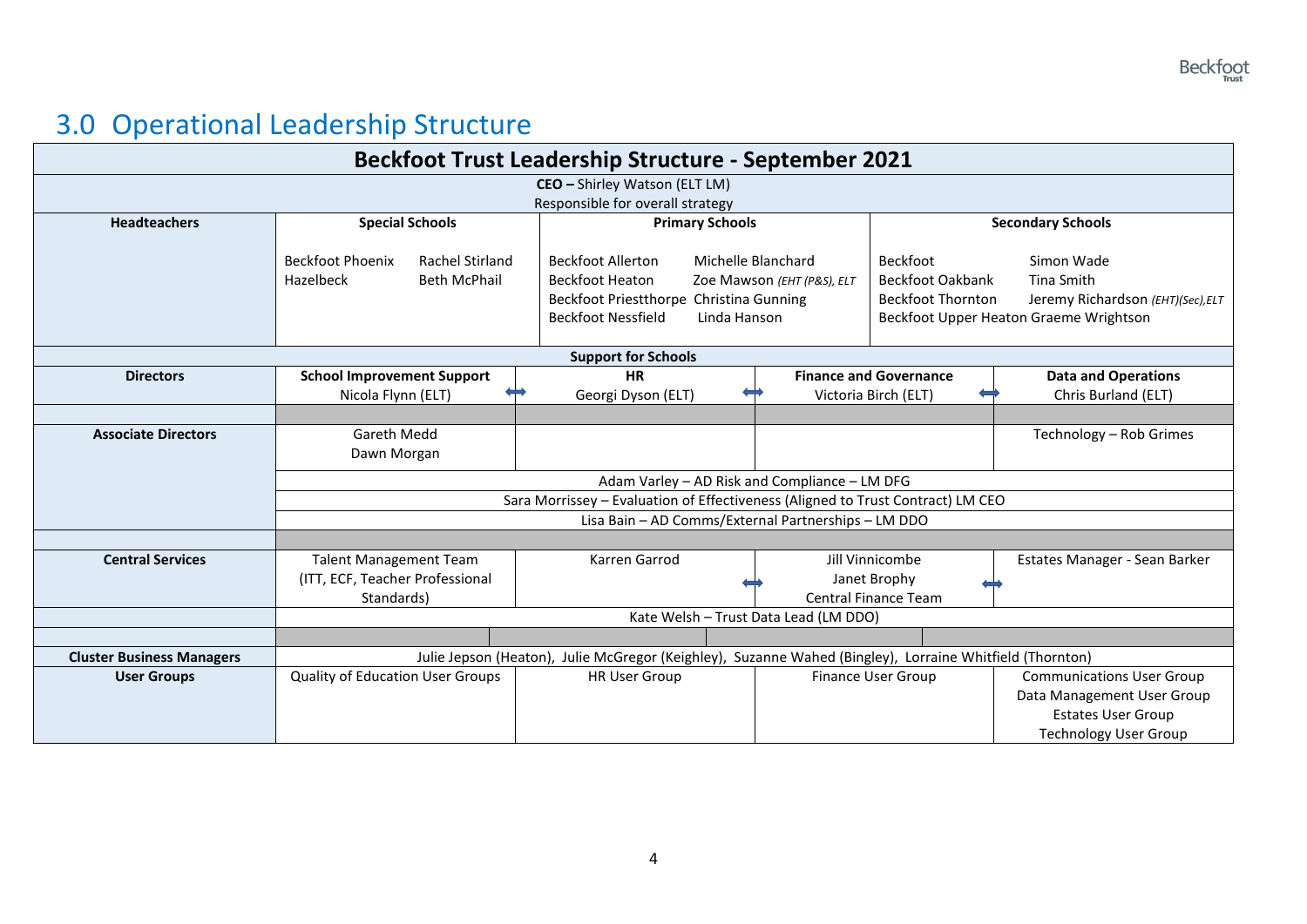## <span id="page-5-0"></span>4.0 Constitution of the Beckfoot Trust Board

| <b>Full name of Director</b><br><b>First and surname</b> | <b>Category of Director</b><br>Headteacher, co-opted, local<br>authority, parent, staff                                          | <b>Current term of office</b>                                        | <b>Position of responsibility</b><br><b>Chair or vice-chair</b><br>(Appointed Annually in<br>July)                               |
|----------------------------------------------------------|----------------------------------------------------------------------------------------------------------------------------------|----------------------------------------------------------------------|----------------------------------------------------------------------------------------------------------------------------------|
| Jenny Cryer                                              | Director/Trustee, Co-opted then<br>Member decision 3/7/20.<br>First appointed 1/9/19.                                            | Current term:<br>1/9/19-31/8/23                                      | <b>Trust Safeguarding</b><br>Director                                                                                            |
| Surita Dalal-Wilson                                      | Parent Director, co-opted then<br>Member decision 3/7/20.<br>First appointed 1/9/19.                                             | Current term:<br>1/9/19-31/8/23                                      |                                                                                                                                  |
| Diane Fairfax                                            | Director/Trustee, Member<br>decision 26/3/21.<br>First appointed 1/9/19.                                                         | Current term:<br>1/9/21-31/8/25                                      |                                                                                                                                  |
| Paul Hill                                                | Director/Trustee, Member<br>decision 26/3/21.                                                                                    | Current term:<br>26/3/21-25/3/25                                     |                                                                                                                                  |
| David Horn                                               | Founding Director/Trustee,<br>converted to fixed four year term<br>8/12/17, Chief Executive Officer.<br>First appointed 24/7/12. | Current term:<br>$1/9/17 - 1/9/21$<br>Resigns with effect<br>31/8/21 | <b>Accounting Officer</b>                                                                                                        |
| Mike Kelly                                               | Founding Director/Trustee,<br>Member re-appointed 3/7/20.<br>First appointed 26/7/12.                                            | Current term:<br>24/7/20-23/7/24                                     | <b>Chair Business</b><br>Committee, Vice SEN,<br>CLA, Disadvantaged<br>Director                                                  |
| David Maybury                                            | Director/Trustee, Member re-<br>appointed 3/7/20.<br>First appointed 18/8/16.                                                    | Current term:<br>18/8/20-18/8/24<br>Resigns with effect<br>31/8/21   |                                                                                                                                  |
| Homera Najib                                             | Director/Trustee, Member<br>appointed 26/3/21.<br>First appointed 6/4/20.                                                        | Current term:<br>1/9/21-31/8/25                                      |                                                                                                                                  |
| Erum Pervez                                              | Parent Director, co-opted then<br>Member appointed 3/7/20.<br>First appointed 1/9/19.                                            | Current term:<br>1/9/19-31/8/23                                      |                                                                                                                                  |
| Sue Pierce                                               | Director/Trustee, Member re-<br>appointed 8/12/17.<br>First appointed 1/8/13.                                                    | Current term:<br>$1/8/17 - 1/8/21$<br>Resigns with effect<br>31/7/21 | SEN, CLA, Disadvantaged<br>Director                                                                                              |
| Paul Speight                                             | Director/Trustee, Member re-<br>appointed 3/7/20.<br>First appointed 8/12/16.                                                    | Current term:<br>8/12/20-7/12/24                                     | <b>GDPR Director</b>                                                                                                             |
| Kim Tollervey                                            | Founding Director/Trustee,<br>Member re-appointed 3/7/20.<br>First appointed 24/7/12.                                            | Current term:<br>24/7/20-23/7/24                                     | Vice Chair of Trust Board,<br><b>Chair Education</b><br>Committee, Chair Audit<br>Committee, Vice Trust<br>Safeguarding Director |
| Shirley Watson                                           | Director, co-opted then Member<br>appointed 3/7/20.<br>First appointed 6/4/20.                                                   | Current term:<br>6/4/20-5/4/24                                       | <b>Accounting Officer</b>                                                                                                        |
| John Winkley                                             | Founding Director, Member re-<br>appointed 3/7/20.<br>First appointed 24/7/12.                                                   | Current term:<br>24/7/20-23/7/24                                     | Chair of Trust Board,<br><b>Chair Remuneration</b><br>Committee                                                                  |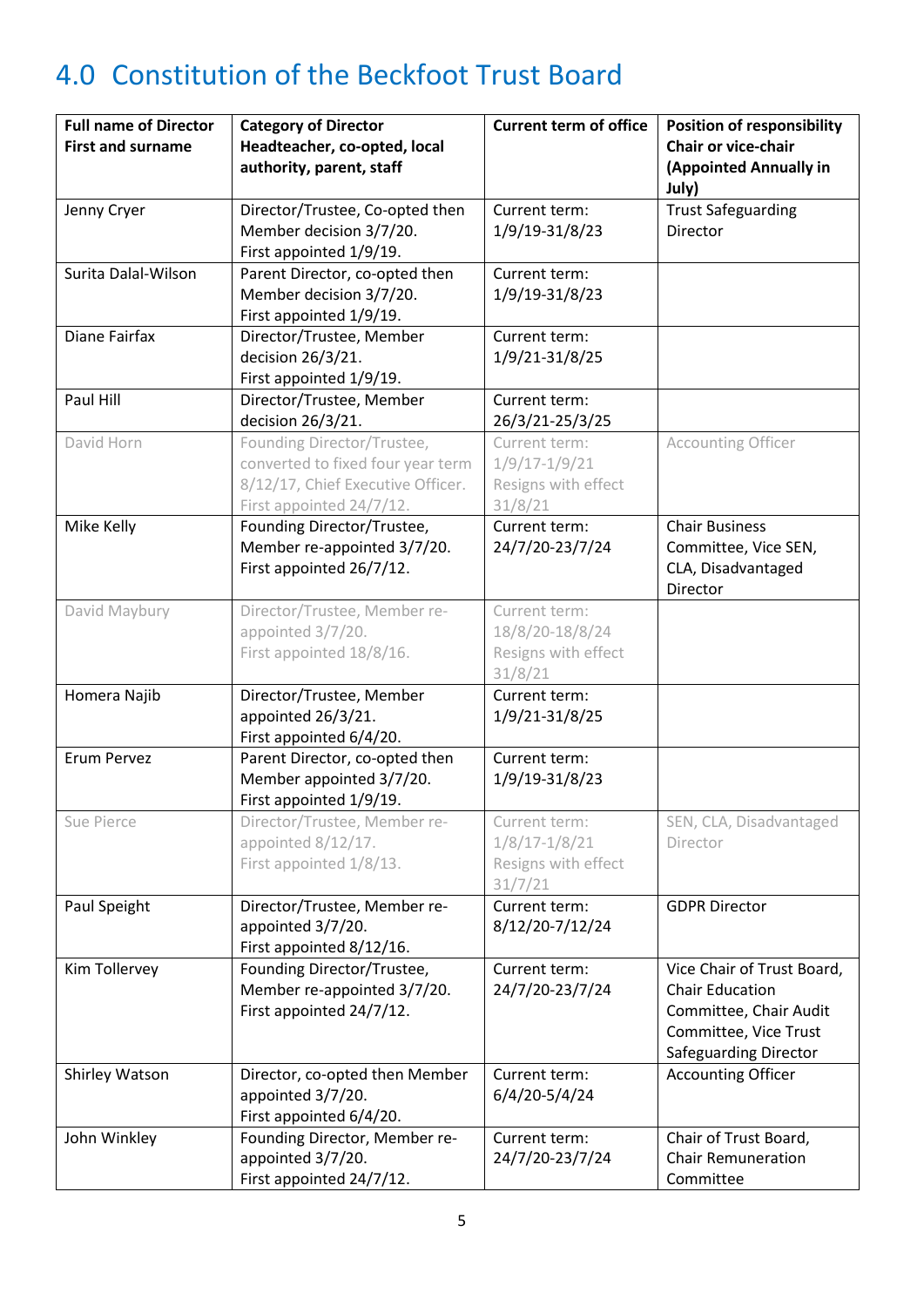Other Officers:

Victoria Birch serves as the Trust Chief Financial Officer (CFO) Adam Varley serves as the Trust Data Protection Officer (DPO) Schofield Sweeney serve as the Trust Company Secretary

### <span id="page-6-0"></span>5.0 Committee Membership of the Beckfoot Trust Board:

| <b>Beckfoot Trust</b>                             |              |                |                 |              |                |              |  |  |
|---------------------------------------------------|--------------|----------------|-----------------|--------------|----------------|--------------|--|--|
| Governance                                        | <b>Board</b> | Education      | <b>Business</b> | Audit        | Remuneration   | Link School  |  |  |
| <b>Arrangements</b>                               |              |                |                 |              |                |              |  |  |
| Jenny Cryer                                       | $\checkmark$ | $\checkmark$   |                 | $\checkmark$ |                | Phoenix      |  |  |
| Surita Dalal-Wilson                               | $\checkmark$ | $\checkmark$   |                 | $\checkmark$ |                | <b>BUH</b>   |  |  |
| Diane Fairfax                                     | $\checkmark$ | $\checkmark$   |                 | $\checkmark$ |                |              |  |  |
| Paul Hill                                         | $\checkmark$ |                | $\checkmark$    |              |                |              |  |  |
| David Horn                                        | $\checkmark$ | $\checkmark$   | √               |              | $\checkmark$   |              |  |  |
| David Maybury                                     | $\checkmark$ |                | $\checkmark$    |              |                | Beckfoot     |  |  |
| Mike Kelly                                        | $\checkmark$ |                | ✓               |              | ✓              | Heaton       |  |  |
| Homera Najib                                      | $\checkmark$ |                | ✔               |              |                |              |  |  |
| Erum Pervez                                       | $\checkmark$ | $\checkmark$   |                 | $\checkmark$ |                | Allerton     |  |  |
| Sue Pierce                                        | $\checkmark$ |                |                 |              |                | Hazelbeck    |  |  |
| Paul Speight                                      | $\checkmark$ |                | $\checkmark$    |              |                |              |  |  |
| Kim Tollervey                                     | $\checkmark$ | $\checkmark$   |                 | $\checkmark$ | $\checkmark$   | Thornton     |  |  |
| Shirley Watson                                    | $\checkmark$ | $\checkmark$   |                 | $\checkmark$ | $\checkmark$   | Oakbank      |  |  |
| John Winkley                                      | $\checkmark$ | ✓              | ✔               |              | ✓              | Priestthorpe |  |  |
| Vacancy                                           |              |                |                 |              |                | Nessfield    |  |  |
| Total                                             | 11           | $\overline{7}$ | 5               | 6            | $\overline{4}$ |              |  |  |
| Meetings                                          | 6            | 3              | 3               | 3            | 1              |              |  |  |
|                                                   |              |                |                 |              |                |              |  |  |
| <b>Executive Team present:</b>                    |              |                |                 |              |                |              |  |  |
| Nicola Flynn, School Imp                          |              | $\checkmark$   |                 |              |                |              |  |  |
| Victoria Birch, Finance<br>(CFO)                  | ✓            |                | $\checkmark$    | $\checkmark$ |                |              |  |  |
| Chris Burland, Operations                         |              |                | $\checkmark$    |              |                |              |  |  |
| Georgina Dyson, HR                                |              |                | $\checkmark$    |              |                |              |  |  |
| Sara Morrissey, School<br>Evaluation              |              | $\checkmark$   |                 |              |                |              |  |  |
| Zoe Mawson, Exec. Head<br>Primary & Special       |              | $\checkmark$   |                 |              |                |              |  |  |
| Jeremy Richardson, Exec.<br><b>Head Secondary</b> |              |                |                 |              |                |              |  |  |

#### <span id="page-6-1"></span>*5.1 Board and Committee Membership*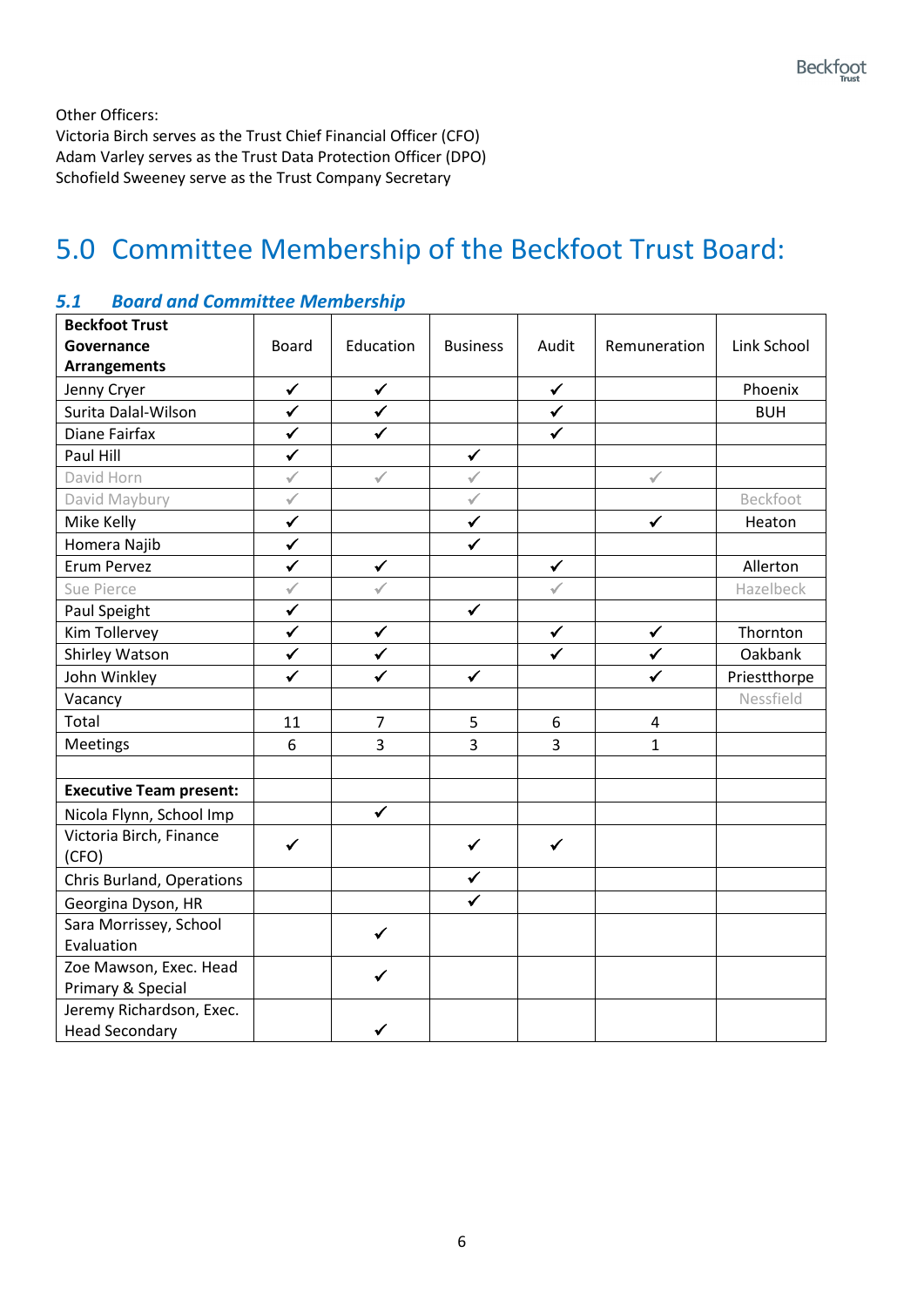### <span id="page-7-0"></span>6.0 Beckfoot Trust Board Personnel Specification

In May 2015, the Board of Trustees established a personnel specification for Directors/Trustees based on NCSL guidance available at the time. In 2019, this was updated to reflect guidance in the DfE publication 'A Competency Framework for Governance' 2017.

### <span id="page-7-1"></span>*6.1 Principles and personal attributes*

The principles and personal attributes that individuals bring to the board of Trustees are as important as their skills and knowledge. These qualities enable board members to use their skills and knowledge to function well as part of a team and make an active contribution to effective governance.

All those elected or appointed to Boards should fulfil their duties in line with the seven principles of public life (the Nolan principles). They should also be mindful of their responsibilities under equality legislation, recognising and encouraging diversity and inclusion.

They should understand the impact of effective governance on the quality of education and on outcomes for all children and young people. In addition, all those involved in governance should be:

**Committed** Devoting the required time and energy to the role and ambitious to achieve best possible outcomes for young people. Prepared to give time, skills and knowledge to developing themselves and others in order to create highly effective governance.

**Confident** Of an independent mind, able to lead and contribute to courageous conversations, to express their opinion and to play an active role on the board.

**Curious** Possessing an enquiring mind and an analytical approach and understanding the value of meaningful questioning.

**Challenging** Providing appropriate challenge to the status quo, not taking information or data at face value and always driving for improvement.

**Collaborative** Prepared to listen to and work in partnership with others and understanding the importance of building strong working relationships within the board and with executive leaders, staff, parents and carers, pupils/students, the local community and employers.

**Critical** Understanding the value of critical friendship which enables both challenge and support, and selfreflective, pursing learning and development opportunities to improve their own and whole board effectiveness.

**Creative** Able to challenge conventional wisdom and be open-minded about new approaches to problemsolving; recognising the value of innovation and creative thinking to organisational development and success.

Having reviewed DfE guidance on personnel specifications and skill requirements in 2019, the Board will continue to be made up of Trustees/Directors that provide expertise in the following areas:

- School Improvement and educational performance data
- Safeguarding
- Community links
- Corporate Governance and Corporate Development
- Finance and financial data
- Estates Management and Health and Safety
- Human Resources
- Operational and Change Management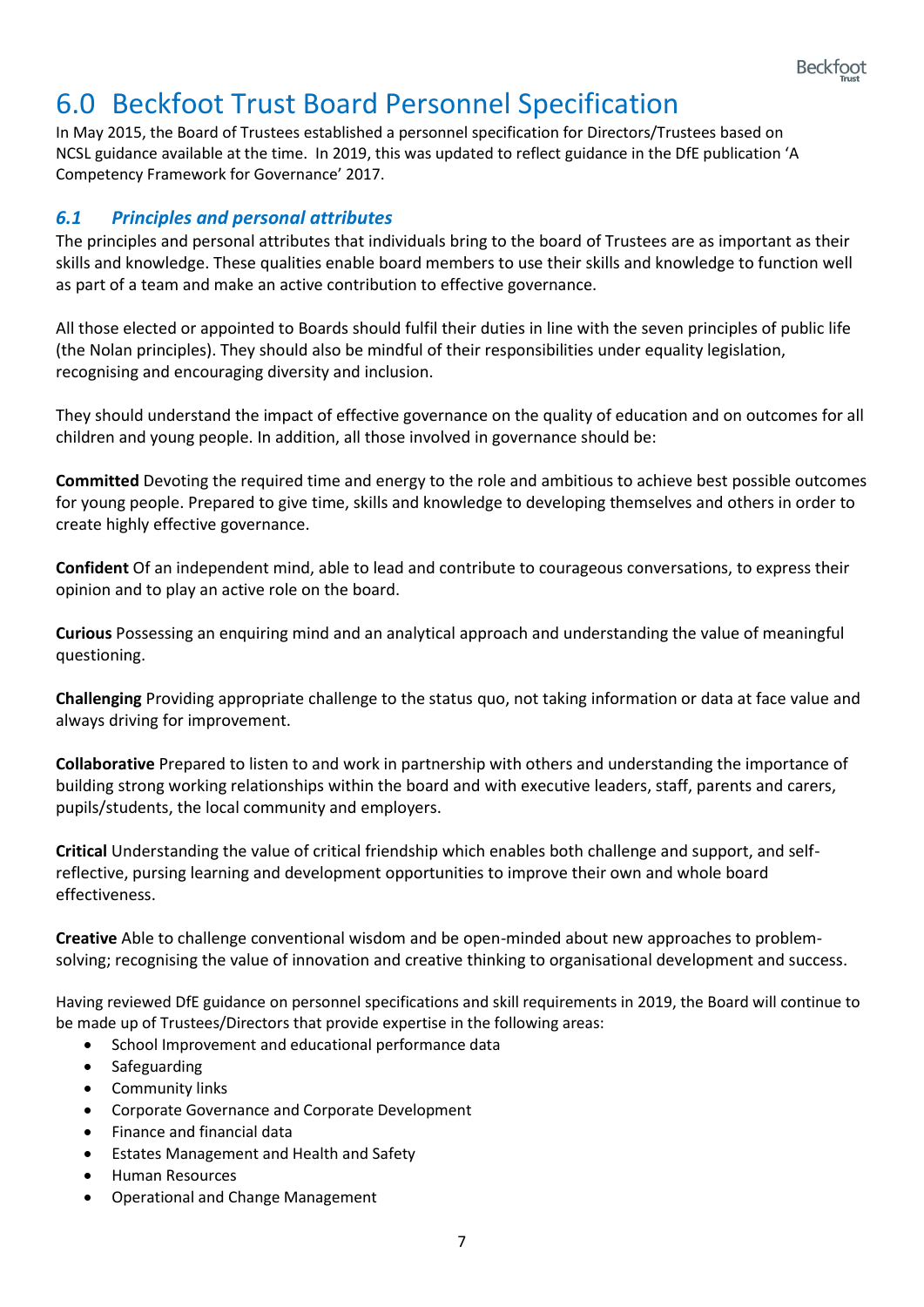### 7.0 Beckfoot Trust Board Skills and Experience Matrix

In 2012, the Board established a skills matrix for Trustees/Directors that it used to assess the balance of its overall competence. In 2019, the Board revised its skills matrix to reflect the skills described in the DfE publication 'A Competency Framework for Governance' 2017.

Directors/Trustees grade themselves on a self-evaluation basis using the criteria below:

- 1 Very experienced (Good first-hand experience gained here and elsewhere)
- 2 Reasonably experienced (Good experience by association and aware of the issues)
- 3 Limited experience (experience gained through governance)
- 4 Very limited experience (no or very little direct or indirect experience)

Please consider the criteria below for each category you are scoring: Please answer taking account of the current Trust context, 10 schools, 7,500 pupils, 1,100 staff and £50m of annual income.

#### **Setting direction**

The knowledge and skills required for effectiveness in setting the strategic direction of the organisation, planning and prioritising, monitoring progress and managing change.

#### **Culture, values and ethos**

<span id="page-8-0"></span>The knowledge and skills required to set the culture, values and ethos of the organisation successfully; demonstrate these in the conduct and operation of the board; embed them through the whole organisation; and monitor the impact on outcomes for children and young people and on the reputation of the organisation in the wider community.

#### **Decision-making**

Boards which operate effectively as strategic decision-makers are able to provide the foundation for creativity, innovation and improvement in the organisation. Effective decision-making is about moving from free and frank discussion to specific, measurable actions.

#### **Collaborative working with stakeholders and partners**

Effective boards are well-informed about, and respond to, the views and needs of key stakeholders, particularly parents and carers. They enable productive relationships, creating a sense of trust and shared ownership of the organisation's strategy, vision and operational performance.

#### **Risk management**

Effective boards play a key role in setting and managing risk appetite and tolerance. They are able to ensure that risks are aligned with strategic priorities and improvement plans and intervention strategies provide a robust framework for risk management. These competencies enable those on the board to identify, evaluating and prioritise organisational risks and ensure appropriate action is taken to mitigate against them.

#### **Educational improvement**

These competencies enable the board to know that the information that they are receiving about the educational performance of children and young people is accurate, to challenge appropriately where necessary and to hold leaders to account for improving outcomes for all young people. Holding leaders to account is about establishing clear expectations, ensuring clear lines of responsibility, putting in place systems for monitoring appropriately, ensuring evaluation and taking action in response to that evaluation.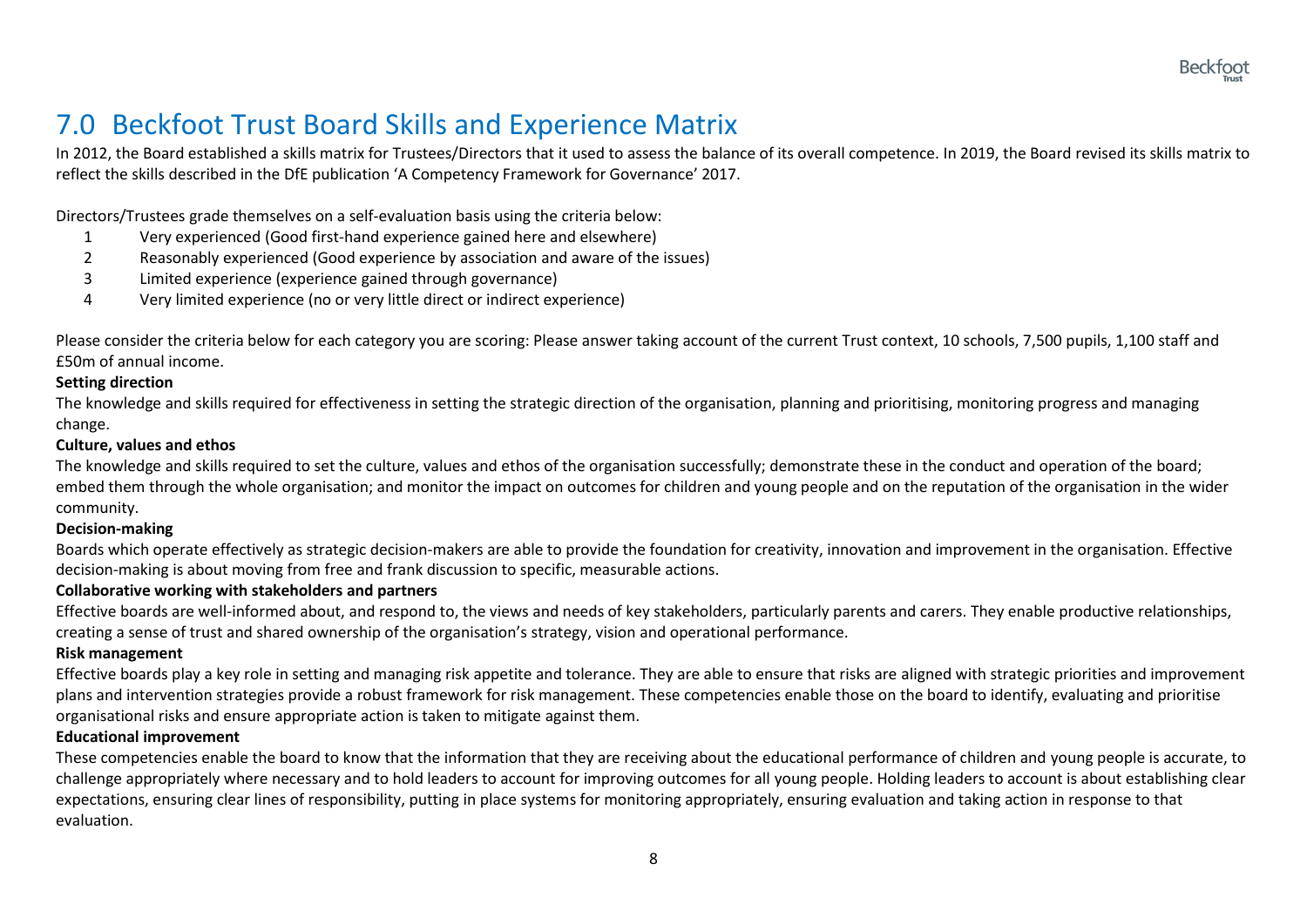#### **Rigorous analysis of data**

Board members are required to develop specific knowledge to allow the monitoring of school performance and improvement. It will also assist them in holding leaders to account.

#### **Financial frameworks and accountability**

These are the skills, knowledge and behaviours which enable the board to ensure that the organisation is in a strong and sustainable financial position to achieve its strategic goals. It is about ensuring the sustained financial health and efficiency of the whole organisation.

#### **Financial management and monitoring**

The competencies required will ensure that the board is able to make sufficiently informed and effective decisions on the use of resources and allocation of funds to improve outcomes for children and young people. It will also ensure that public money is utilised efficiently and in the best interest of the organisation.

#### **Staffing and performance management**

The knowledge and behaviours required by the board to oversee executive leaders in their responsibility to ensure that the organisation has the right staff who are managed and incentivised to perform to the best of their abilities.

#### **External accountability**

This section is about managing the organisation's relationship with those who have a formal or informal role in holding it to account. It enables the board to use their skills and knowledge confidently and effectively to be accountable for the delivery of the organisation's strategic plan, their own decision-making and their oversight of executive leaders.

#### **Building an effective team**

These are the skills and behaviours necessary to ensure effective relationships and dynamics around the table. They help to foster a learning culture where constructive challenge is welcomed; thinking is diverse; a variety of experiences and perspectives are welcomed; and continuous improvement is the norm.

#### **Roles and responsibilities Everyone**

Understanding and designing the structures through which governance takes place is vital to avoid unclear and overlapping responsibilities that can lead to dysfunctional or ineffective governance arrangements.

#### **Statutory and contractual requirements**

To ensure all those involved in governance understand the legal frameworks and context in which the organisation operates and all of the requirements with which it must comply.

#### **Managing self-review and development**

The skills and behaviours that help individuals on the board to reflect on how they personally are demonstrating the agreed values and culture of the organisation and what impact their individual contribution to making to effective governance.

#### **Managing and developing the board's effectiveness**

It is essential for the board to reflect on its own effectiveness including the effectiveness of its processes and structures. This will assist in building relationships and improving accountability, and will enable the board to ensure that there is a clear distinction between strategic and operational leadership. It will also assist in setting the tone and culture of the board.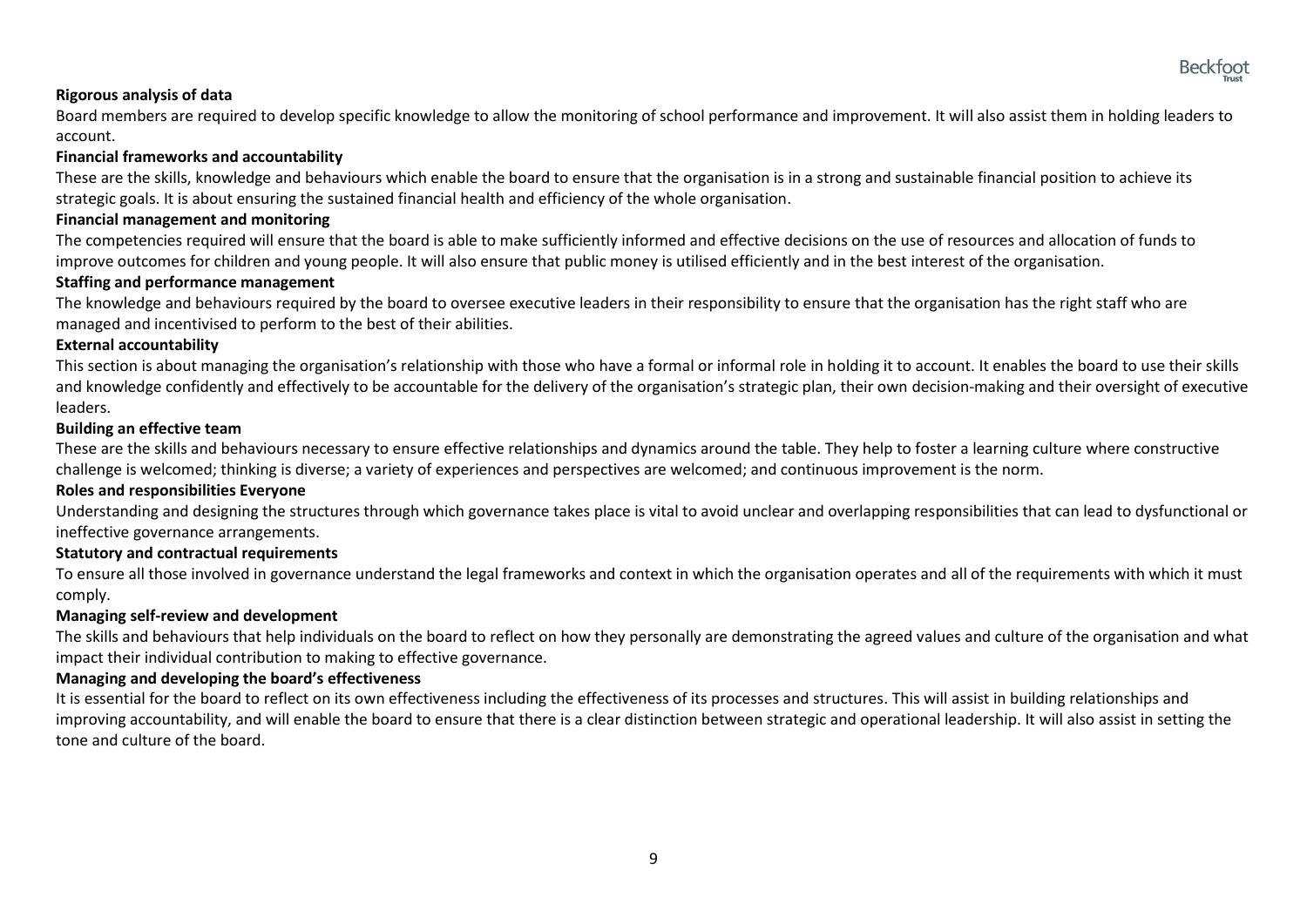### **Beckfoot**

| <b>Full name of</b><br><b>Trustee</b> | <b>Strategic leadership</b>                                                                                                                                                                                                                       |                                                                                                                                               |                   |                              |                 | <b>Accountability</b>                                          |                 |                            |                                          |                                            |                                        |                | <b>Effective</b><br>Governance     |                         |                                   |                               |                                         | Other                                     |             |                                                                                 |
|---------------------------------------|---------------------------------------------------------------------------------------------------------------------------------------------------------------------------------------------------------------------------------------------------|-----------------------------------------------------------------------------------------------------------------------------------------------|-------------------|------------------------------|-----------------|----------------------------------------------------------------|-----------------|----------------------------|------------------------------------------|--------------------------------------------|----------------------------------------|----------------|------------------------------------|-------------------------|-----------------------------------|-------------------------------|-----------------------------------------|-------------------------------------------|-------------|---------------------------------------------------------------------------------|
| /Director                             | occupation                                                                                                                                                                                                                                        |                                                                                                                                               | Setting Direction | Culture, values and<br>Ethos | Decision making | Collaborative working<br>with stakeholders and<br>stakeholders | Risk Management | Improvement<br>Educational | Rigorous analysis of<br>educational data | Financial frameworks<br>and Accountability | Financial management<br>and monitoring | Statutory and  | <u>performance</u><br>Staffing and | External accountability | effective<br>Building an e<br>tea | responsibilities<br>Roles and | Managing self-review<br>and development | Managing the Boards<br>Self-effectiveness | Total Score | Other                                                                           |
| Jenny Cryer                           | Assistant Director,<br>Childrens services<br>CBMDC                                                                                                                                                                                                | BA (Hons) Eng<br>Lit & Lang. MA<br><b>Education Mgt.</b><br>Dip, Careers<br>Guidance                                                          | $\mathbf{1}$      | $\mathbf{1}$                 | 1               | $\mathbf{1}$                                                   | $\mathbf{1}$    | 2                          | $\overline{2}$                           | $\overline{2}$                             | $\overline{2}$                         | $\mathbf{1}$   | $\mathbf{1}$                       | $\mathbf{1}$            | $\mathbf{1}$                      | $\overline{2}$                | $\mathbf{1}$                            | 3                                         | 30          |                                                                                 |
| Surita Dalal-<br>Wilson               | Research Fellow,<br>University of Leeds                                                                                                                                                                                                           | PhD, MSc<br>Biomedical<br>Sciences                                                                                                            | $\mathbf{1}$      | $\mathbf 1$                  | $\overline{2}$  | $\mathbf{1}$                                                   | $\overline{2}$  | $\overline{2}$             | $\overline{2}$                           | $\overline{3}$                             | 3                                      | 3              | $\overline{2}$                     | $\overline{2}$          | $\overline{2}$                    | $\overline{2}$                | $\mathbf{1}$                            | $\overline{2}$                            | 31          | Project<br>Managemen                                                            |
| Diane Fairfax                         | Local Government<br>Final position -<br>Organisational<br>Development<br>Adviser                                                                                                                                                                  | Diploma in<br>Training and<br>Development<br>(IPD)                                                                                            | $\mathbf{1}$      | $\mathbf 1$                  | $\mathbf{1}$    | $\mathbf{1}$                                                   | 3               | $\overline{2}$             | $\overline{2}$                           | $\overline{3}$                             | 3                                      | $\overline{2}$ | $\mathbf{1}$                       | $\overline{2}$          | $\mathbf{1}$                      | $\mathbf{1}$                  | $\overline{2}$                          | $\overline{2}$                            | 28          | Community<br>Engagement                                                         |
| Paul Hill                             | 1 Self employed<br>safeguarding<br>consultant<br>2. Manager, West<br>Yorkshire Violence<br>Reduction Unit.<br>3. Manager, 6 Force<br>- Reducing<br>Domestic Abuse<br>Project.<br>4 Manager,<br><b>Bradford</b><br>Safeguarding<br>Children Board. | Social Policy &<br>Administration(<br>BA Hons.)<br><b>Applied Social</b><br>Studies (MA)<br>Certificate of<br>Qualification in<br>Social Work | $\mathbf{1}$      | $\mathbf{1}$                 | $\mathbf 1$     | 1                                                              | 1               | $\overline{2}$             | 1                                        | $\overline{2}$                             | $\overline{2}$                         | $\overline{2}$ | $\mathbf{1}$                       | 1                       | $\mathbf{1}$                      | $\mathbf{1}$                  | $\overline{2}$                          | $\overline{2}$                            | 22          | Child &<br>Adult<br>Safeguardin<br>g Policy,<br>Arrangemen<br>ts and<br>Review. |
| Mike Kelly                            | Local Government<br>- Final position                                                                                                                                                                                                              | <b>BSc Physics,</b>                                                                                                                           | $\mathbf{1}$      | $\mathbf{1}$                 | $\mathbf{1}$    | 3                                                              | $\overline{2}$  | 3                          | $\overline{2}$                           | $\overline{2}$                             | $\mathbf{1}$                           | $\overline{2}$ | $\overline{2}$                     | $\overline{2}$          | $\mathbf 2$                       | $\overline{2}$                | $\mathbf 2$                             | 3                                         | 31          | Project<br>Managemen<br>t                                                       |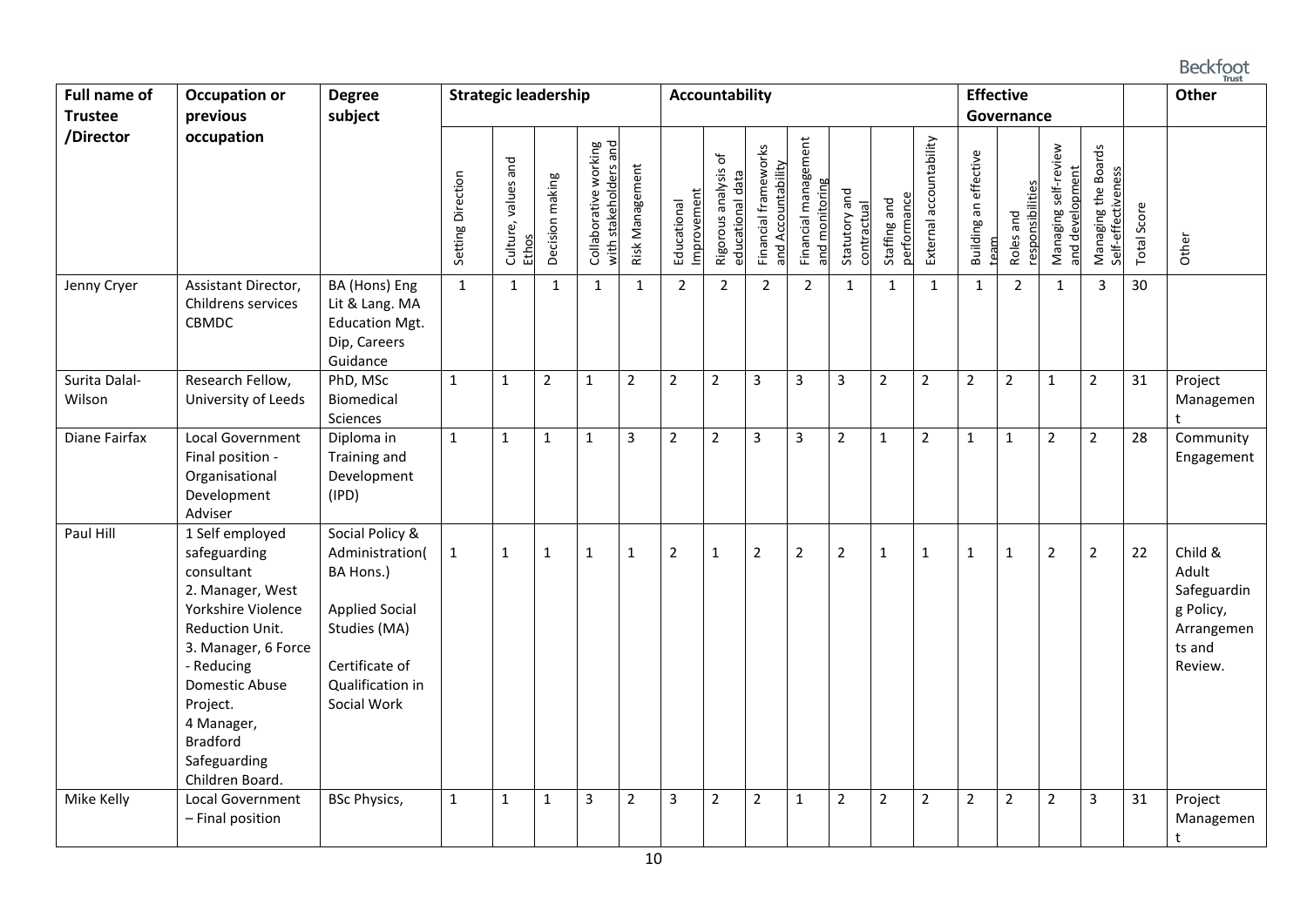### **Beckfoot**

|                |                                                                                |                                                                                     |              |                |              |                |                |                |                |                |                |                |                |                |                |                |                |                |     | <b>II</b> USL                                                                         |
|----------------|--------------------------------------------------------------------------------|-------------------------------------------------------------------------------------|--------------|----------------|--------------|----------------|----------------|----------------|----------------|----------------|----------------|----------------|----------------|----------------|----------------|----------------|----------------|----------------|-----|---------------------------------------------------------------------------------------|
|                | Head of ICT-<br><b>BMDC</b> - Retired                                          | DMS (Diploma<br>in Management<br>Studies)                                           |              |                |              |                |                |                |                |                |                |                |                |                |                |                |                |                |     | $\overline{2}$                                                                        |
| Homera Najib   | <b>Bursar</b>                                                                  | BA (Hons)<br><b>Natural Sciences</b><br><b>ACA</b>                                  | 2            | $\overline{2}$ | 2            | $\mathbf{1}$   |                | 3              | 3              | 1              | 1              | $\mathbf{1}$   | $\overline{2}$ | 2              | $\overline{2}$ | $\overline{2}$ | $\overline{2}$ | 2              | 29  |                                                                                       |
| Erum Pervez    | Consultant/trainer                                                             |                                                                                     | 1            | $\mathbf{1}$   | $\mathbf{1}$ | $\overline{2}$ | $\overline{2}$ | 1              | $\overline{2}$ | 3              | 3              | $\overline{2}$ | 2              | 2              | $\overline{2}$ | 2              | $\overline{2}$ | $\overline{2}$ | 30  |                                                                                       |
| Paul Speight   | <b>Head of Business</b><br>Development &<br>Strategy, Lloyds<br>Bank (Halifax) | BA (Hons)                                                                           | $\mathbf 1$  | $\overline{2}$ | $\mathbf{1}$ | $\mathbf{1}$   | $\overline{2}$ | 3              | 3              | $\overline{2}$ | $\mathbf{1}$   | $\overline{3}$ | $\mathbf{1}$   | $\overline{2}$ | 1              | 3              | 2              | $\overline{2}$ | 30  | Community<br>Relations<br>experience                                                  |
| Kim Tollervey  | Project Manager,<br>UKAR, 27 years<br>with company<br>(Financial Services)     | Post Grad<br>Diploma<br>Management                                                  | $\mathbf{1}$ | $\mathbf{1}$   | $\mathbf{1}$ | $\overline{2}$ | $\overline{2}$ | 3              | 3              | $\overline{2}$ | $\overline{2}$ | $\overline{2}$ | $\overline{2}$ | $\overline{2}$ | 1              | $\overline{2}$ | $\overline{2}$ | $\overline{2}$ | 30  | Leadership                                                                            |
| Shirley Watson | <b>Trust Executive</b><br>Director, Ex<br>Secondary School<br>Principle/head   | BA (Hons)<br><b>Political Science</b>                                               | $\mathbf{1}$ | $\mathbf{1}$   | $\mathbf{1}$ | $\mathbf{1}$   | $\mathbf{1}$   | 1              | $\mathbf{1}$   | $\mathbf{1}$   | $\mathbf{1}$   | $\mathbf{1}$   | $\mathbf{1}$   | $\mathbf{1}$   | $\mathbf{1}$   | $\mathbf{1}$   | $\mathbf{1}$   | $\overline{2}$ | 17  |                                                                                       |
| John Winkley   | Director of<br>company working<br>in education                                 | BSc (Hons)<br>Electronic<br>Engineering<br>Management<br>Meng FCIEA -<br>assessment | $\mathbf{1}$ | $\mathbf{1}$   | $\mathbf{1}$ | 1              | 2              | $\overline{2}$ | 1              | 2              | 2              | $\overline{3}$ | 2              | 2              | 1              | $\mathbf{1}$   | 2              | $\overline{2}$ | 26  | Assessment,<br>Company<br>legislation,<br>Good<br>business<br>practice,<br><b>NLG</b> |
| <b>Totals</b>  |                                                                                |                                                                                     | 12           | 13             | 13           | 15             | 19             | 24             | 22             | 23             | 21             | 22             | 17             | 19             | 15             | 19             | 19             | 24             | 297 |                                                                                       |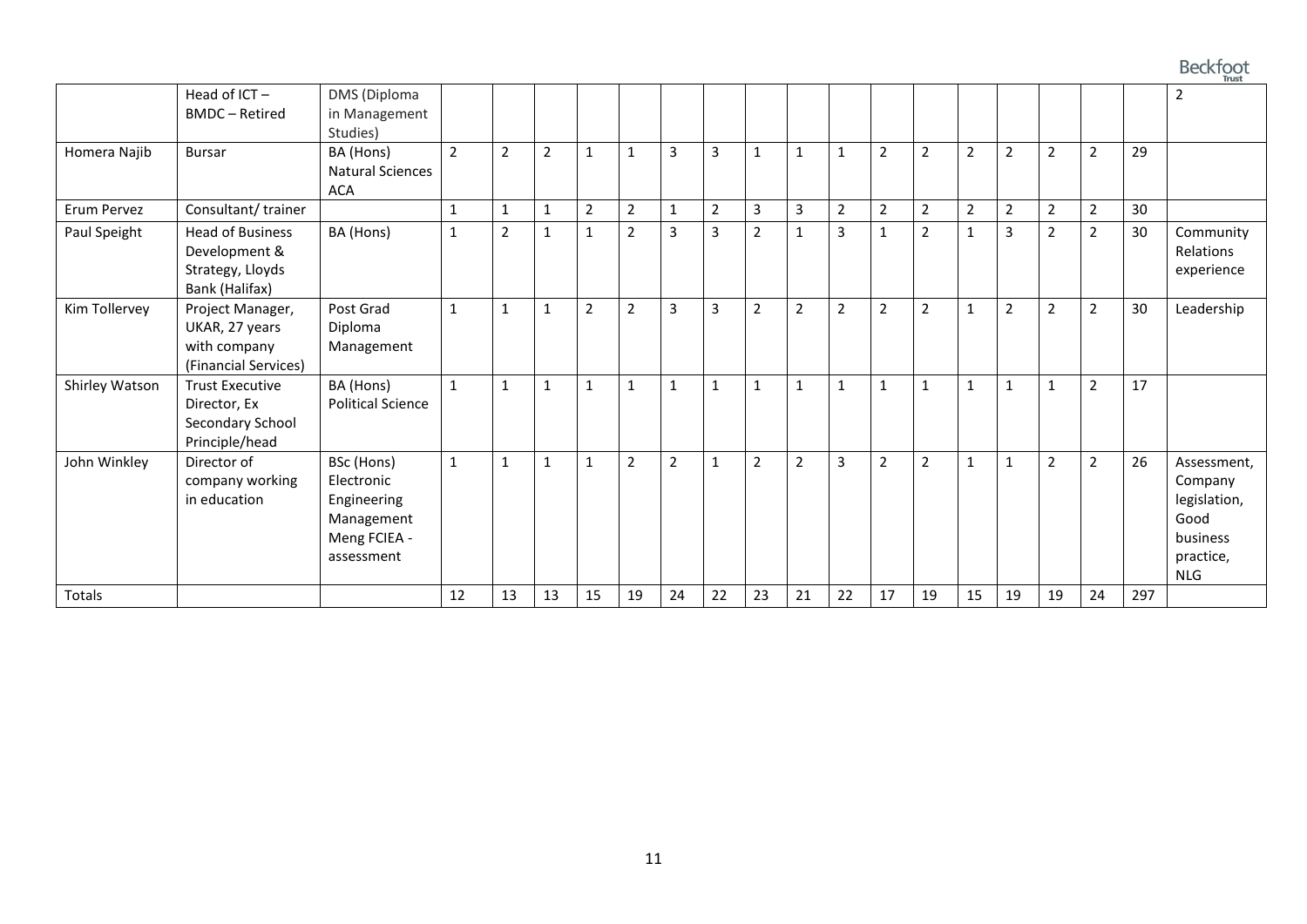

| <b>Summary of Trustee/Board Capacity</b> |                                            | <b>Strategic leadership</b> |                   |        |                |      | Accountability                    |                 |           |     |   |         |         |                 |                    | <b>Effective Governance</b> |                  |                       |      |
|------------------------------------------|--------------------------------------------|-----------------------------|-------------------|--------|----------------|------|-----------------------------------|-----------------|-----------|-----|---|---------|---------|-----------------|--------------------|-----------------------------|------------------|-----------------------|------|
| Scores:                                  |                                            |                             |                   |        |                |      |                                   |                 |           |     |   |         |         |                 |                    |                             |                  |                       |      |
|                                          | Very experienced (Good first-hand          |                             | ᅙ                 |        | tking<br>sand  |      |                                   | ፟፟፟፟፟፟፟፟        | S<br>⊻    |     |   |         | ability |                 |                    | <u>ه.</u>                   | ಕೆ               |                       |      |
|                                          | experience gained here and elsewhere)      |                             | σ                 |        | ğ<br>공         |      |                                   | Sis             | ability   |     |   |         |         | ਦਿ              |                    |                             | $\circ$<br>œ     |                       |      |
|                                          | Reasonably experienced (Good experience    | ction<br>C.                 | seile             | making | ᅙ              | age  |                                   |                 | Шe        |     | ರ |         |         | effe            |                    |                             | 문                |                       |      |
|                                          | by association and aware of the issues)    | ة                           |                   |        | ative<br>둡     |      |                                   | σ               | cial<br>ဥ |     | ω | 겯<br>ത  |         | Έ               | nsibilities<br>and | ஜ<br>$\overline{a}$         | aging<br>effecti | ω<br>$\circ$          |      |
|                                          | Limited experience (experience gained      | ting                        | $\mathbf{Q}$<br>Ĕ | cision | $\circ$<br>lab | Nana | <b>Educational</b>                |                 | ര         | cia |   | taffing |         | <b>Building</b> | ods                | .<br>ವಾ                     | ᡕᢐ               | မ္တ<br>$\overline{E}$ |      |
|                                          | through governance)                        |                             | Ethos<br>≒        |        |                | ≹isk |                                   |                 | 걷         |     |   |         |         |                 |                    |                             | Ŝ                |                       | thei |
| 4                                        | Very limited experience (no or very little | Total 72/5 questions/11     |                   |        |                |      | Total 148/7 questions/11 Director |                 |           |     |   |         |         |                 | <b>Total 77/4</b>  |                             |                  |                       |      |
|                                          | direct or indirect experience)             |                             | <b>Directors</b>  |        |                |      |                                   |                 |           |     |   |         |         |                 |                    | questions/11 Directors      |                  |                       |      |
|                                          |                                            |                             |                   |        |                |      |                                   |                 |           |     |   |         |         |                 |                    |                             |                  | Av<br>1.69            |      |
|                                          |                                            |                             | $=$ Average 1.3   |        |                |      |                                   | $=$ Average 1.9 |           |     |   |         |         |                 | $=$ Average 1.75   |                             |                  |                       |      |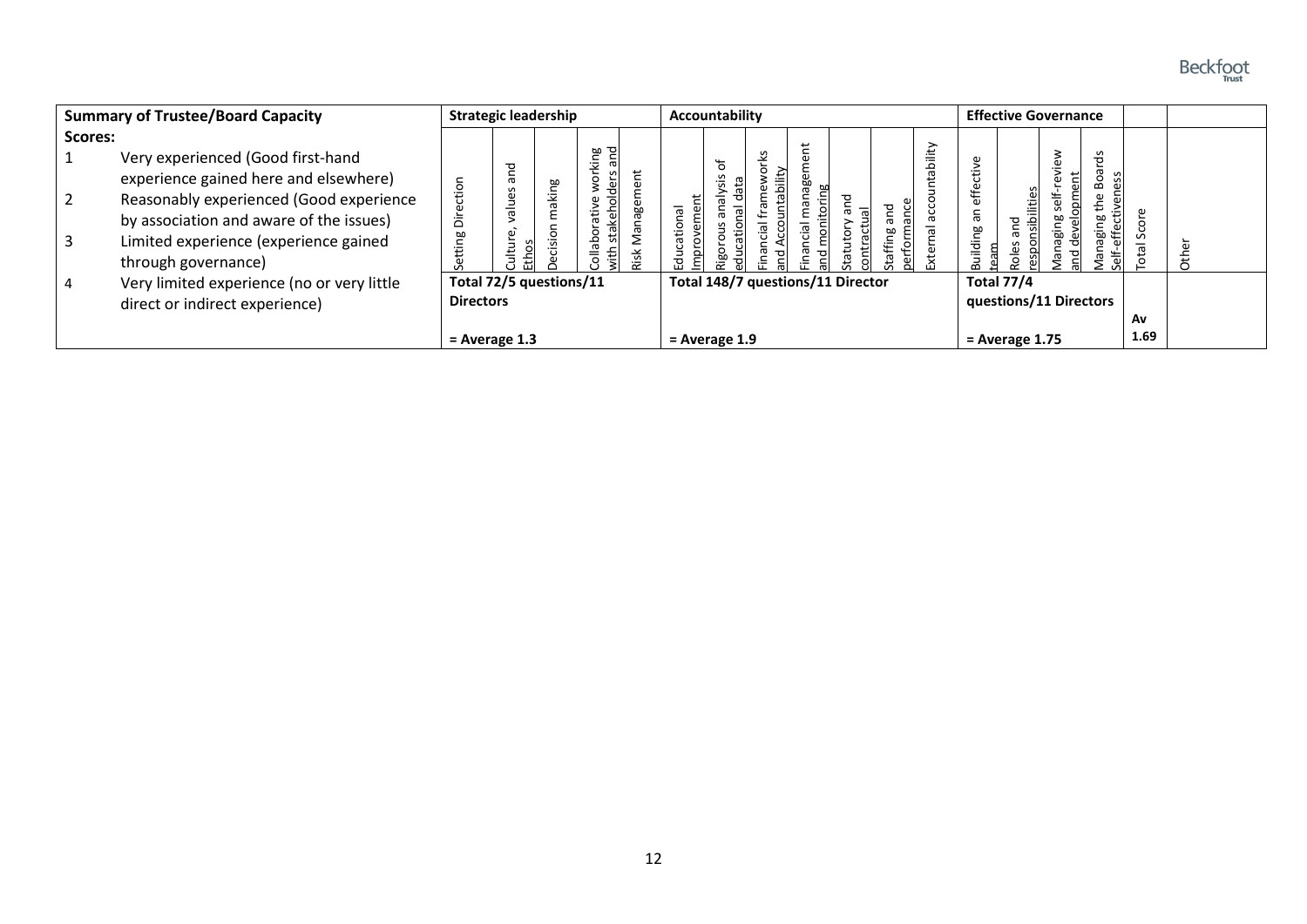### <span id="page-13-0"></span>8.0 Members Pen Portraits

#### **John M C Cole** (Appointed 26/7/12)

Retired Teacher of Economics, Salt Grammar School Previous Chair of Governors Hazelbeck Maintained School Trustee, Eccleshill Adventure Playground Director, Aspire-I Ltd Trustee, Nell Bank Outdoor Education Centre Trust Titus Salt School LEA Governor

#### **Baroness Margaret Eaton (DBE, OBE)** (Appointed 21/12/16)

Life peer in the House of Lords Deputy Lieutenant for West Yorkshire since 2008. Previous Council Leader Previous Director of Bradford Centre Regeneration Company Previous Director Leeds Bradford International Airport

**Professor Dame Helen Wallace** (Appointed 23/8/16) BA in Classics, MA and PhD in political science 2015-2019 Board Member, British Library 2011-2015 Foreign Secretary and Vice-President, British Academy 2010-2013 Emeritus Professor, London School of Economics and Political Science 2008-2011 Chair of Politics Section (S5), British Academy 2007-2010 Centennial Professor, London School of Economics and Political Science

**Nick Whiteside** (Appointed 23/8/16) LLB Law; Legal Practice Certificate; Level 6 Diploma in Information, Advice & Guidance 2014-Present Director of Employment & Skills & Chief Operating Officer, Aspire-igen Group 2007-2014 Head of Employment & Skills/Operations Manager, Aspire-i 2002-2007 Partnership Adviser, Learning & Skills Council

**John Winkley** (Appointed from 24/7/12) - Chair BSC and MEng in Electrical Engineering, Fellow of the Chartered Institute of Educational Assessors, a Board member of the e-Assessment Association, NLG 2008-Present Director, Alphaplus Consultancy Ltd 2011–Present Director, UK Awarding Academy 1995-2006 Director, BTL Group 1997-2001 Chief Executive Officer, Virtual College Ltd 2012-Present Chair, the Beckfoot Trust 2006-2013 Chair, Beckfoot School Governors 2002-2013 Governor, Beckfoot School 2005-12 Governor, Hazelbeck School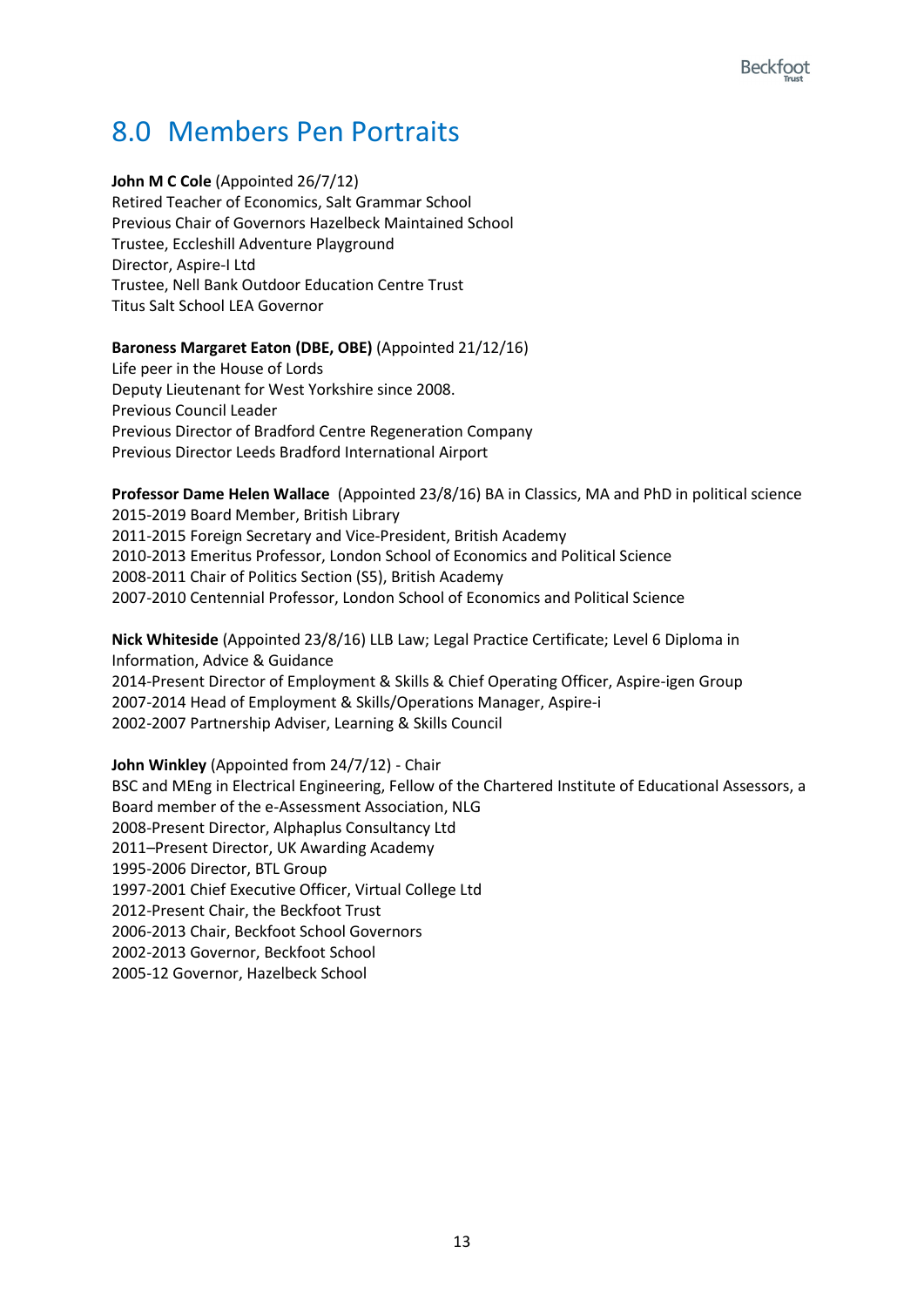### <span id="page-14-0"></span>9.0 Board of Trustees/Directors Pen Portraits

#### **Jenny Cryer** (appointed 1/9/19) – Trustee/Director

2016-Present Assistant Director Children's Services Bradford Council - responsibility for Safeguarding and Reviewing; Children's Commissioning; School Transport; Post 16 Skills; Opportunity Area 2011-2016 Regional Operations Director Prospects – responsible for contracts across Bradford, Leeds, Wakefield, Kirklees and Calderdale including leaving care and IAG/support contracts 2008-11 Business Development Manager - igen in Leeds 2000-2008 Team Manager/Education Services Manager - Careers Bradford 1996-2000 Careers Education Manager- Prospects North London

#### **Surita Dalal-Wilson** (appointed 1/9/19) – Parent Trustee/Director

PhD, MSc Biomedical Sciences

2007-Present Research Fellow, Haematological Malignancy Diagnostic Services, St. James's University Hospital, Leeds

2016-Present Health and Care Professions Council Registered Biomedical Scientist

2017-2019 Committee Member, Beckfoot Local School Committee

2015-2017 Co-Chair, Friends of Saltaire Primary School

2006-2007 Research Fellow, Leeds Institute of Molecular Medicine, University of Leeds 2004-2006 Junior Scientist, UK Children's Cancer Study Group (Biological Studies Committee) 2000-2006 Research Fellow, Cancer Research UK Clinical Centre, University of Leeds

#### **Diane Fairfax** (appointed 1/9/21) - Trustee/Director

2020-present Trustee Friends of Bingley Pool

2018-present Independent Member of Operations Committee - Incommunities Housing Association 1996- present Member of the Holocaust Survivors Friendship Association and School educator

2014-2019 DfE appointed Governor to Carlton Bolling IEB (Chair 2015-2019)

1994-2014 School Governor Tong High School (including periods as Chair)

2004-2016 Organisational Development Adviser to Bradford Council & Chief Executive (supporting the Political and Managerial leadership)

1978-2016 Local Government Officer in Bradford, Kirklees and Leeds, including roles in Training & Development, Policy, Equality, Political Management and Local Agenda 21

1993-1996 Parliamentary Researcher for a local MP

1992-1995 School Governor Undercliffe Middle School

1991-1999 Elected Member of BMDC. Whip. Served on Education Committee. Chair of Equalities Committee, part of Leadership Team

1988-1999 School Governor Carlton Bolling (including periods as Chair)

198-1988 Elected to National Council of the Woodcraft Folk

1977-1984 School Governor (former) Eccleshill Upper School

**Paul Hill** (Appointed for a second time, 26/3/21) - Trustee/Director

Previously Director of Beckfoot Trust

Previously Parent Governor of Beckfoot School

Previously Parent Governor of St Barnabas Primary School

2020-present: Independent Safeguarding Consultant undertaking reviews and other commissions 2019-2020: Founding Manager of the West Yorkshire Violence Reduction Unit under the direction of the West Yorkshire Police & Crime Commissioner

2017-2019: Manager for six police force project – Developing a Whole Systems Approach to reducing Domestic Abuse

2002-2016: Manager of the Bradford Safeguarding Children Board (previously Area Child Protection Committee)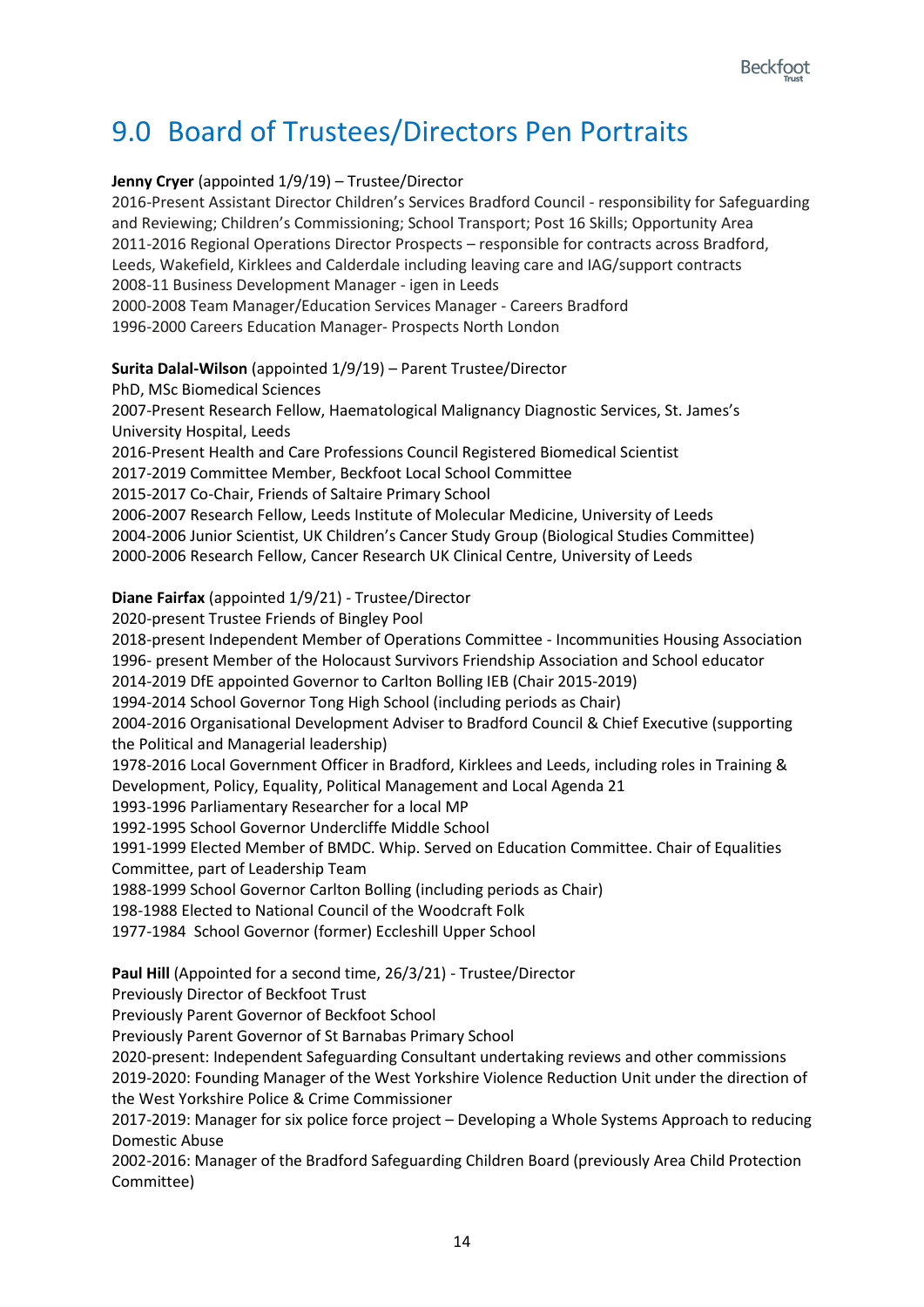1988-2002: Various social work and managerial posts, Bradford Council.

**Mike J Kelly** (Appointed 26/7/12) - Trustee/Director Retired ICT Senior Manager Previous Governor Beckfoot Maintained School Previous Governor Hazelbeck Special School

**Homera Najib** (appointed 1/9/21) - Trustee/Director Member of Beckfoot Allerton Primary School LSC since 2017 2020-present Bursar and Clerk to the Governors (Bradford Grammar School) 2018-2020 Finance Manager (Bradford Grammar School) 2016-2018 Group Company Secretary (Hallmark Cards Plc) 2008-2016 Senior Business Analyst (Hallmark Cards Plc) 2006-2008 Assistant Manager (Audit, Deloitte LLP)

**Erum Pervez** (Appointed 1/9/19) – Parent Trustee/Director 2019-Present External Expert, Ofqual 2018-Present Principal Examiner, Cambridge Assessment International Education 2015-Present Consultant/Trainer, Cambridge Assessment International Education 2008-Present Reviser/Team Leader/Assessment Specialist, CAIE and OCR

**Paul Speight** (Appointed 8/12/16) – Trustee/Director 2018-Present Director of Service and Resource Optimisation (Lloyds Banking Group) 2016-2018 Director of Strategy (Halifax Bank) 2013-2016 Head of Business Development and Strategy Lloyds Banking Group (Halifax Bank) 2009-2013 Head of Network Performance Lloyds Banking Group (Halifax Bank) 2003-2013 Local Director and Branch Leadership Lloyds Banking Group (Halifax Bank) 1995-2003 Burger King UK, most recently General Manager

**Kim Tollervey** (Appointed 24/7/12) – Trustee/Director Project Manager, UKAR (Financial Services) Previous Governor Hazelbeck Maintained School Current Director, Beckfoot School (trading) Limited Grassington Singers Committee Member

**Shirley Watson** (Appointed 6/4/20) - Trustee/Director 2018-Present Executive Director, Dixons Academies Trust (1 of 3 on the Exec Board) 2011-2018 Principal, Dixons City Academy 2005-2011 Senior VP/Head of School, Dixons City Academy 2000-2005 Head of Sixth/Assistant Principal, Dixons CTC 1999-2000 Deputy Head of Sixth, Dixons CTC 1996-1999 Head of Sociology/Senior Tutor, Dixon CTC 1995-1996 Teacher of Humanities, BCCC/Craven College 1990-1995 Partner in hospitality industry 1990-1993 BA Political Science – University of Leeds ( $1<sup>st</sup> Class$ )

**John Winkley** (Appointed from 24/7/12) - Trustee/Director BSC and MEng in Electrical Engineering, Fellow of the Chartered Institute of Educational Assessors, a Previously Board member of the e-Assessment Association, NLG Current Director, Beckfoot School (trading) Limited 2008-Present Director, AlphaPlus Consultancy Ltd [\(www.alphaplus.co.uk\)](http://www.alphaplus.co.uk/)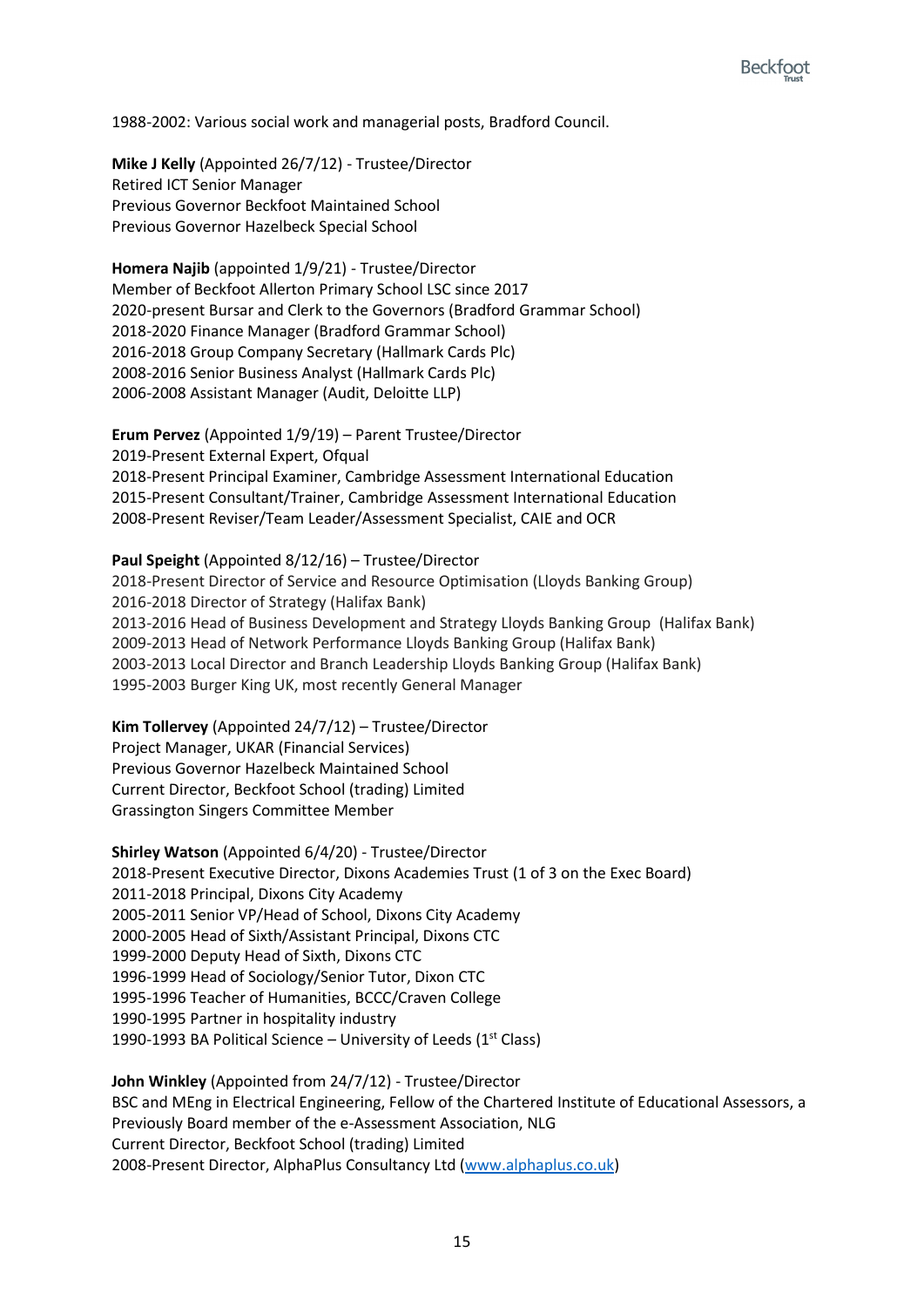2011-Present Director, UK Awarding Academy

1995-2006 Director, BTL Group [\(www.btl.com\)](http://www.btl.com/)

1997-2001 Chief Executive Officer, Virtual College Ltd [\(www.virtual-college.co.uk\)](http://www.virtual-college.co.uk/)

2012-Present Chair, the Beckfoot Trust

2006-2013 Chair, Beckfoot School Governors

2002-2013 Governor, Beckfoot School

2005-12 Governor, Hazelbeck School

Note: Beckfoot School (Trading) Limited is a dormant company that has never traded.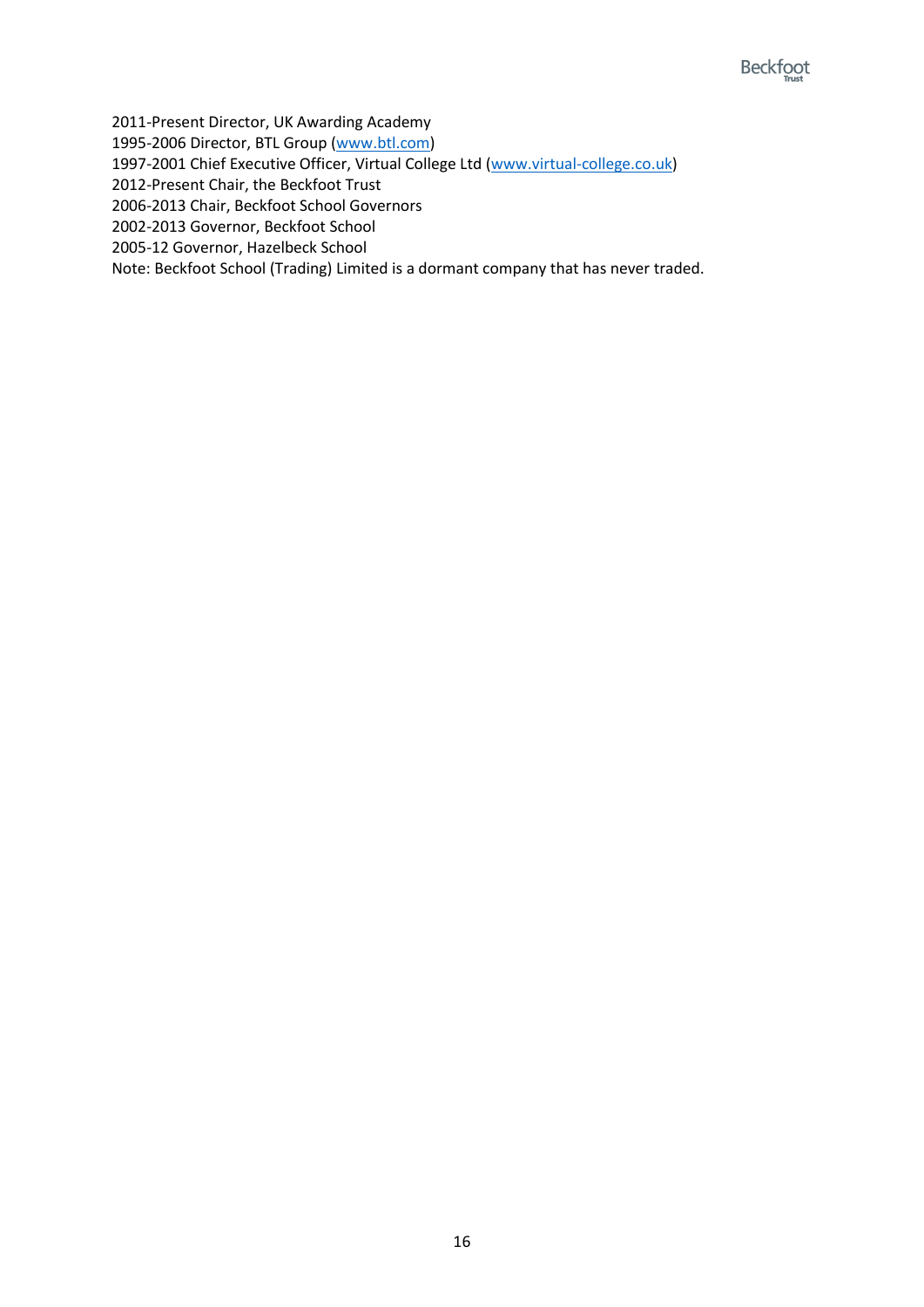### <span id="page-17-0"></span>10.0Executive Leadership Team Pen Portraits

#### **Finance Director**

**Victoria Birch** BSc (Hons), ACA, CSBM 2020-Present Finance Director, Chief Financial Officer 2016-2020 Associate Director Finance 2013-2016 Trust Accountant, Beckfoot Trust 2007-2013 Audit Supervisor/Manager - Baker Tilly 2004-2006 Financial Administrator - Bradford Trident

#### **Data and Operations Director**

**Chris Burland** BEng (Hons), QTS 2020-Present Operations Director 2017-2020 Beckfoot Trust Associate Director, Estates 2015-2017 Technical Services Manager, Beckfoot School 2012-2015 Director/Trustee, Beckfoot Trust 2003-2015 Teacher of Maths, Beckfoot School

#### **Human Resources Director**

**Georgi Dyson** BA (Hons), MCIPD 2016-Present Associate Director HR 2013-2016 HR Manager, Beckfoot Trust 2001-2013 Corporate HR Manager, Department for Work and Pensions - (Higher Executive Officer and Acting Senior Executive Officer) HRBP, HR, Pay and Reward. 1998-2001 HR Manager, Department for Social Security 1996-1998 Regional Personnel Officer, Benefits Agency

#### **School Improvement Director**

**Nicki Flynn** BSc, PhD, QTS, NPQH 2020-Present School Improvement Director 2016-2020 Associate Director for School Improvement, Beckfoot Trust 2014-2016 Assistant Director of Operations, The Bradford Partnership 2012-2014 Deputy Headteacher Parkside School, Bradford 2003-2012 Assistant Headteacher Parkside School, Bradford

#### **Executive Headteacher, Primary and Special Schools**

**Zoe Mawson** BA Hons & QTS, NPQH, NPQEL 2020-Present Beckfoot Trust Executive Headteacher, Primary and Special Schools 2014-Present Headteacher, Beckfoot Heaton Primary School and Nursery 2010-2014 Deputy Headteacher, Beckfoot Heaton Primary School and Nursery 1999-2010 Teacher, Beckfoot Heaton Primary School and Nursery including Subject, Phase and Assistant Headteacher 1997-1999 Teacher, Whitehall Infant School, Uxbridge 1996 Volunteer Placement Teacher, Mira Model School, New Delhi, India

#### **Executive Headteacher, Secondary Schools**

**Jeremy Richardson** BEd(Hons), MA, QTS, NPQH 2020-Present Beckfoot Trust Executive Headteacher, Secondary Schools 2016-Present Headteacher,Beckfoot Thornton Secondary School 2015-2016 headteacher, David Young Community Academy 2011-2015 Associate Principal, Sheffield Springs Academy